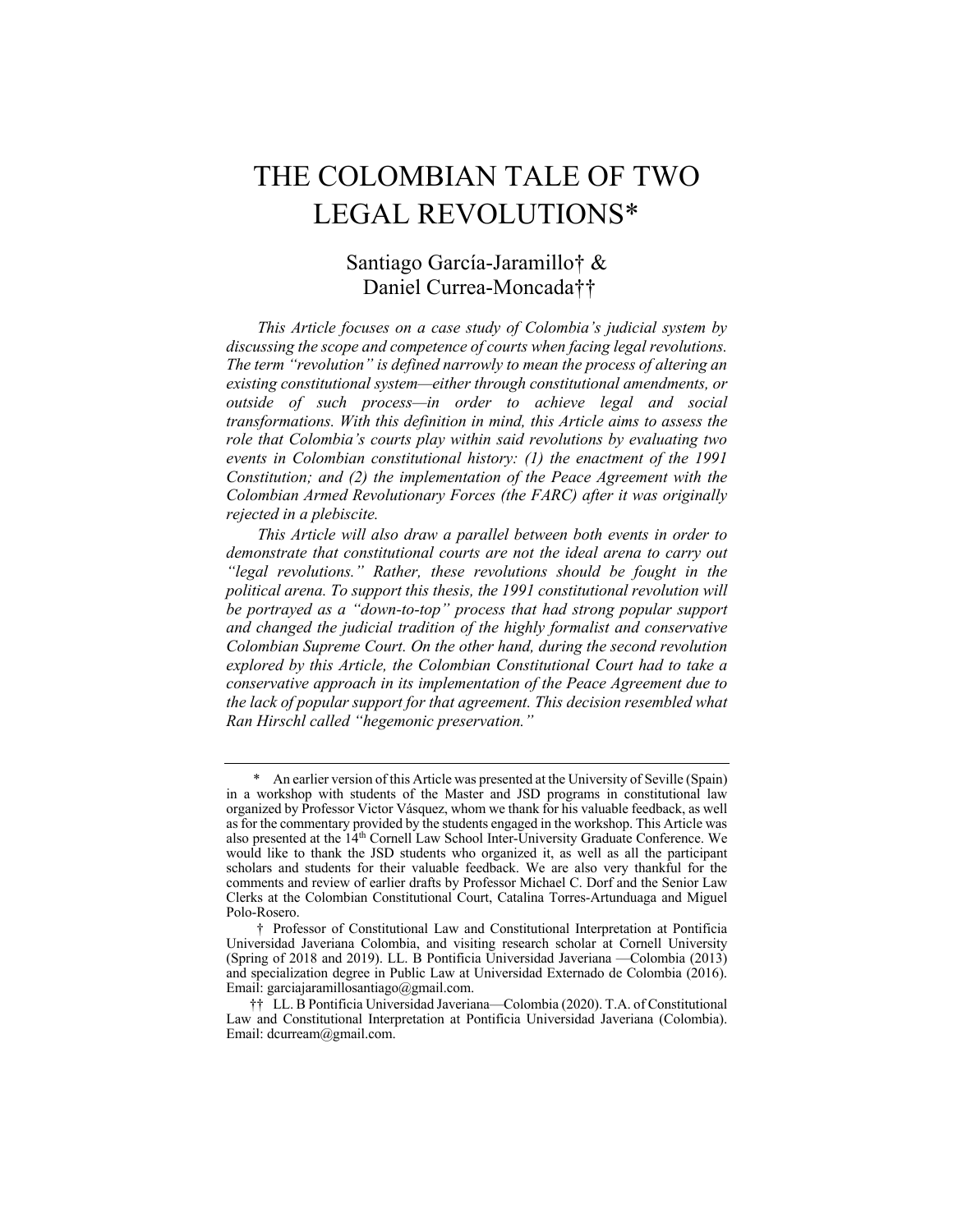*Finally, this Article concludes that "legal revolutions" limit the counter- majoritarian powers that are exercised under substantive judicial review, and that such powers pose a threat to the judiciary's legitimacy when the judiciary works as a "top-to-down" agent for legal revolutions.* 

| III. The Plebiscite for Peace and the Constitutional Court: The |  |
|-----------------------------------------------------------------|--|
|                                                                 |  |
|                                                                 |  |

#### **Introduction**

 Colombian legal and judicial histories are perfect examples for analyzing legal revolutions<sup>1</sup> that modify a country's legal system. Both will be to the enactment of a new constitution in Colombia, and the 2016 "judicial revolution," which was carried out by the political elites and the Constitutional Court (the Court) exemplifying the judicialization of a political examined in this Article alongside the 1991 "pluralist revolution," which led process.

 Moreover, this Article will demonstrate that the purposes of the aforementioned revolutions in Colombia were not to construct or impose a narrative and legal system on the defeated side, but to implement law that has been accepted by its putative subjects after much deliberation, mutual pledges, and compromise. However, revolutions can fail when the public perceives them as impositions from higher up institutions, such as Colombia's Constitutional Court. This is because courts derive their powers from the Constitution and must therefore rely on legality. Hence, this Article discusses how courts can help achieve general public acceptance of the law that arises from revolutions, without seizing the public's power to *make* law through deliberation.

#### **I. The Narrow Concept of Revolution**

 various historical moments and depending on moral-political conceptions, have given different meanings to this term.<sup>2</sup> By the seventeenth century, the Defining "revolution" can be a troublesome task. Many authors, at

 1. This might sound paradoxical; however, this is not a controversial approach. *See generally* Mark Tushnet, *Peasants with Pitchforks, and Toilers with Twitter: Constitutional Revolutions and the Constituent Power*, 13 INT'L J. CONST. L. 639 (2015).

 2. Neil Davidson also proposes the following observation:

 [Saint] Augustine may . . . have been the first person to use the term "revolution," to mean both the type of eternal recurrence in which he claimed the Greeks believed and bodily reincarnation. Augustine could no more comprehend the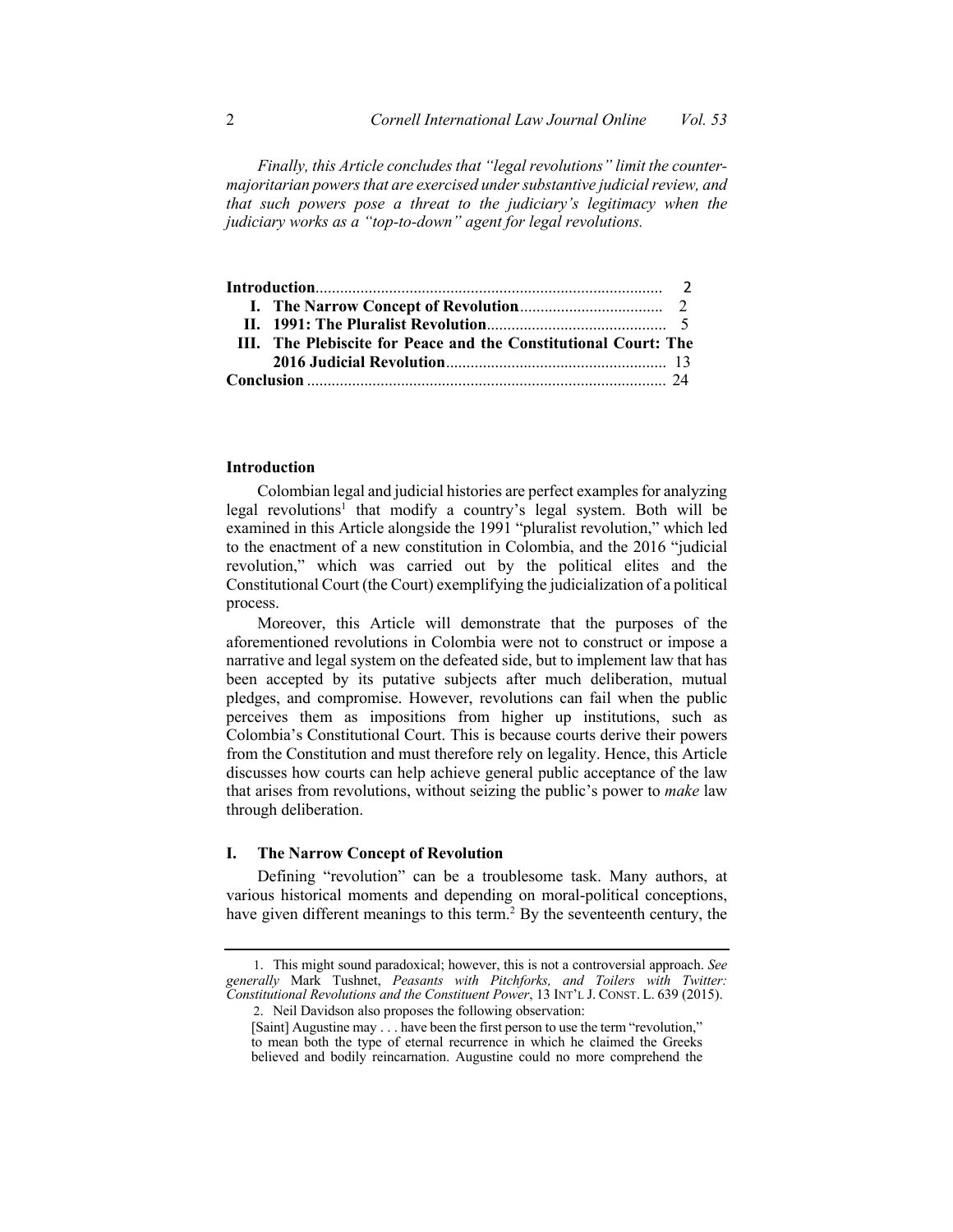term took on a new meaning: "an irreversible movement beyond [a political point of origin], propelled by underlying social changes."3 Today, revolutions are understood as synonymous to progress and resistance. Furthermore, today, revolutions are depicted as a political phenomenon marking a new beginning4 aimed at constituting a new polity.

 How these revolutions take place is an even more contested question. Some revolutions are the result of violence that was provoked by a "social actions embody the ideas of "constituent power,"6 and "the will of the people." For the narrow scope of this Article, however, revolutions can be defined as a sentiment of novelty, often accompanied by violence or violations of pre-existing rules, $7$  that call for radical change in the existing legal or social systems and seek to: (1) establish a new, stable political order; (2) re-incorporate forgotten social groups into the political realm; and (3) promote desired, moral principles such as freedom and equality.<sup>8</sup> question"<sup>5</sup> or by some sense of obligation to stop an ongoing injustice. These

NEIL DAVIDSON, HOW REVOLUTIONARY WERE THE BOURGEOIS REVOLUTIONS? 10 (2012).

 3. *Id.* at 13. Hannah Arendt argues against this point, claiming that "revolution," as used in the Glorious Revolution, was marked to describe a "restoration" rather that a new beginning. Therefore, the "novelty" implication that we usually credit to present-day revolutions should be traced to both the American and French Revolutions. HANNAH ARENDT, ON REVOLUTION 33–43 (Penguin Books 2006).

4. *See generally* ARENDT, *supra* note 3.

Ì its limits had been reached by the establishment of the Christian church; the only significant change that remained for mortals was to gain admission to the City of God, a fate for which they were either predestined or not. possibility of fundamental social change than the thinkers he polemicized against. He did believe that there had been progress in the earthly city of the world, but

 5. As Bruce Ackerman recently explained, for Hannah Arendt "would-be revolutionaries should resist the temptation to place the problem of social and economic injustice at the center of their program. Rather than emphasizing 'social questions,' as [Arendt] calls them, they should concentrate on building new political institutions . . . ." Arendt's definition was a result of contrasting the successful American revolution and the difficulties of the French revolution. For Ackerman, however, this view was erroneous because Arendt "[did] not move beyond the late eighteenth century to test her thesis against the experience of more recent revolutions on a human scale." For Ackerman, therefore, the "social question" has been at the center of struggles in India, South Africa, and modern-day France. For purposes of this Article, we agree with Ackerman and depict how social questions have been at the center of the revolutions studied here. BRUCE OF LAW 41 (Harvard Univ. Press 2019). ACKERMAN, REVOLUTIONARY CONSTITUTIONS: CHARISMATIC LEADERSHIP AND THE RULE

 6. Interestingly, a ruling from the Colombian Supreme Court of Justice stated that the essence of revolutions is the rupture of the pre-existing legal order—whether it is aimed against the entire State structure or directed only towards part of it. As a result, revolutions can never be studied under the positive legal system, as they will always be inoperative and illegal. As previously mentioned, a revolution can reject either the entire existing legal order, or only part of it. If only part of the existing legal order is rejected by the revolution, this means that the remaining part is accepted. Consequently, citizens of partial revolutions would remain subject to the surviving law. Lastly, a revolution's validity is granted by being the intermediate legal order between the previous legality and the one sought to be established*. See* Corte Suprema de Justicia [C.S.J.] [Supreme Court], noviembre 28, 1957, Guillermo Hernández Peñalosa, Expediente 2188-2189-2190, Gaceta Judicial [G.J.] (p. 442–43) (Colom.).

<sup>7.</sup> ARENDT, *supra* note 3, at 29.

 8. Of course, revolutions can end up establishing wicked moral values. But, at least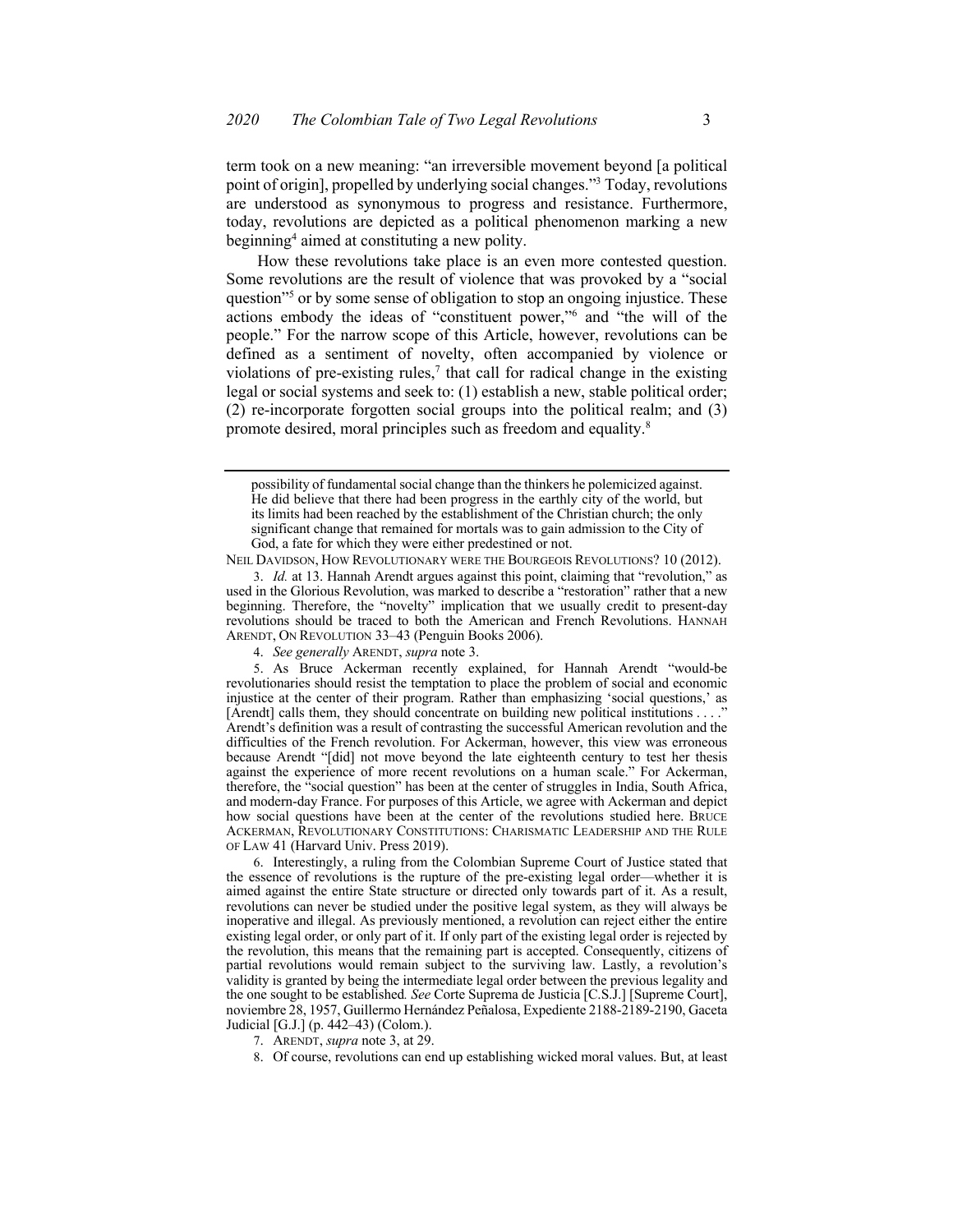In the movements discussed later in this Article, the element of violence does not necessarily refer to an armed confrontation, but rather a violation of the pre-existing legal order in order to achieve desired changes. This definition necessarily highlights the constitution-making element that might follow a revolutionary moment<sup>9</sup> in order to create a new and stable polity.<sup>10</sup> Such concept of constituent power does not have to be viewed through the absolutist lens characterized by the controversial German scholar Carl Schmitt, and by Hannah Arendt in her studies of the French Revolution. Rather, as William E. Scheuerman argued, constituent power should be construed in terms of "genuinely liberal and democratic credentials."11

Finally, here, the term "revolution" is limited to the act of replacing an existing constitution. Therefore, any action that falls outside the legal process for changing an existing constitution, constitutes a "revolution." As Arendt explained, revolutions should be grounded "on common deliberation and on the strength of mutual pledges" without the authorship of a "strong architect,"

 The assumption is that the constitution legally enshrines values we should all see as fundamental as well, it's just that there is not always the political opportunity to incorporate those values into the law and render the values legally binding. This is an interesting point, but from a moral perspective, I think it leaves the basic question in its place: either the constitutional protection of such values makes no practical difference, in which case it would be pointless, or else, if it does make a difference in being legally authoritative, then the inter-generational question remains: why should one generation have the power to legally bind future generations to its conceptions of the good government and the kind of rights we should have? An answer of the form: we just had the political opportunity to do it, is hardly a good one.

ANDREI MARMOR, INTERPRETATION AND LEGAL THEORY 145 n.10 (2d ed. 2005).

 10. In the same ruling, one of the Justices of the Colombian Supreme Court noted that a revolution differs from a *coup d'état*, since the former pretends to carry out a transcendental change in the legal system, while the latter "totally binds its executors to the existing legal system." Corte Suprema de Justicia [C.S.J.] [Supreme Court], noviembre 28, 1957, [Guillermo Hernández Peñalosa], Expediente 2188-2189-2190, Gaceta Judicial [G.J.] (p. 442–43) (Colom.).

 11. William E. Scheuerman derives this conclusion by highlighting the pluralistic concept of "nation" laid out by Emmanuel-Joseph Sieyès, rather than that laid out by Carl Schmitt which described "nation" as a homogeneous and ethnic concept. He also emphasizes the fact that Sieyès saw the constituent power as being limited by a rationalistic vision of the natural law, where "representative bodies are forbidden to undertake non-general legal acts, and they have no authority to regulate the private affairs of citizens." These reasons, according to Scheuerman, are "clearly a long way off from Schmitt's Volk, acting according to a 'pure decision not based on reason and discussion and not justifying itself.'" William E. Scheuerman, *Constitutions and Revolutions: Hannah Arendt's Challenge to Carl Schmitt*, *in* LAW AS POLITICS: CARL SCHMITT'S CRITIQUE OF LIBERALISM 252, 260 (David Dyzenhaus ed., Duke Univ. Press 1998).

 during the revolutionary process, revolutionary leaders convince citizens that they are fighting for a new and better government. Thus, the revolutionary *process* itself, and not just the actual *outcome* of the revolution, should be highlighted.

 9. By using this term, we are not endorsing Ackerman's well-known theory of constitutional moments or constitutional change. It far exceeds the aim of this Article to evaluate Ackerman's theory, but suffice it to say that we agree with Andrei Marmor's evaluation.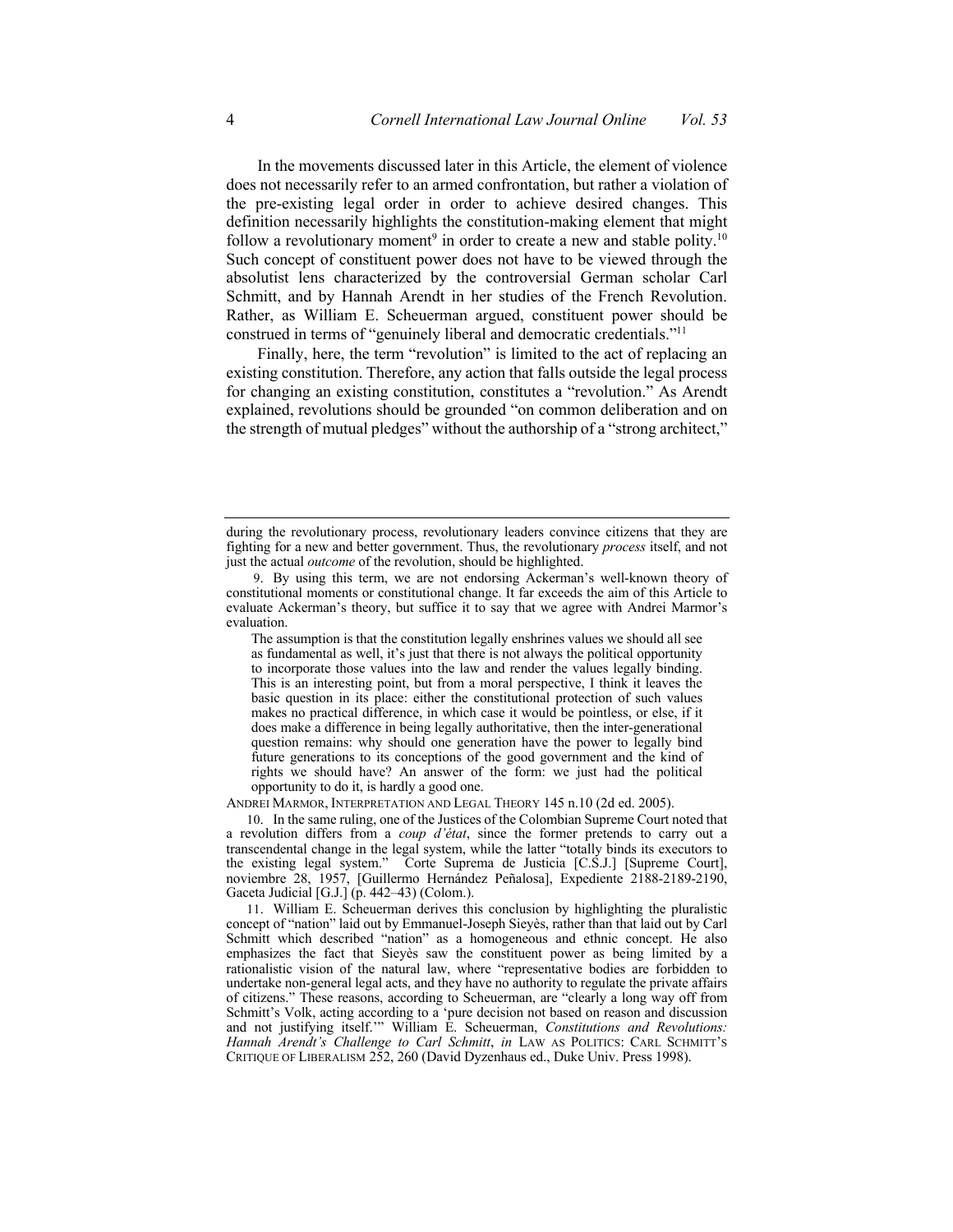or an individual "absolute"<sup>12</sup> who imposes these changes.<sup>13</sup> Instead, revolutions should be the "combined power of the many,"14 thereby putting aside the idea of revolutionary constituent power as a "pure decision not based on reason and discussion and not justifying itself."15 As will be discussed later in this Article, the new laws or political orders that emerge from revolutions should be met with public acceptance. That is, these new laws should be able to satisfy what philosopher Bernard Williams called "the satisfy if it is to show that it wields authority rather than sheer coercive power over those subject to its rule. In order to meet that demand, Williams says, Basic Legitimation Demand"—a demand which every legitimate state must the state "has to offer a justification of its power to *each subject*."16

#### **II. 1991: The Pluralist Revolution**

 Colombia is a country that relies on a "legalistic" [narrative.17](https://narrative.17) If its' revolutionary movements were studied, some sort of legal or constitutional moment would always appear. In fact, the slogan of one of Colombia's founding fathers Francisco de Paula Santander, who was known as the "man of laws," presides over Bogota's Palace of Justice. The slogan reads, "Colombians: weapons gave you the independence, laws will grant your freedom."18 Thus, it is not paradigmatic, contradictory, or even controversial to study revolutionary movements in Colombia as legal transformations constitutions in the first decades of the nineteenth century) were turning  $constitutions<sup>20</sup>$ —the most enduring constitution being the conservative because many of these movements (e.g., the establishment of the provincial points in Colombian legal tradition.<sup>19</sup> This is especially true in the context of Colombia's constitutional history, which has witnessed nine national

15. Scheuerman, *supra* note 11, at 260.

 16. BERNARD WILLIAMS, IN THE BEGINNING WAS THE DEED: REALISM AND MORALISM IN POLITICAL ARGUMENT 4 (Geoffrey Hawthorn ed., Princeton Univ. Press 2005). *See also*  David Dyzenhaus, *Dugardian Legal Theory*, *in* THE PURSUIT OF A BRAVE NEW WORLD IN INTERNATIONAL LAW 3, 40 (Tiyanjana Maluwa, Max du Plessis & Dire Tladi eds., 2017).

 17. By this term, we mean that almost any political dispute in Colombian history has been construed in terms of the law. The best example is that during the nineteenth century, almost every civil war ended with the enactment of a new constitution by the prevailing party of the war.

 18. This phrase is engraved at the entrance of Colombia's Palace of Justice: a government building which hosts the Supreme Court, the Constitutional Court, the Counseil d'etat, and the administrative body of the judiciary.

 19. *See generally* HERNANDO VALENCIA VILLA, CARTAS DE BATALLA: UNA CRÍTICA DEL CONSTITUCIONALISMO COLOMBIANO (1987).

 20. *See* William C. Banks & Edgar Alvarez, *The New Colombian Constitution: Democratic Victory or Popular Surrender?*, 23 U. MIAMI INTER-AM. L. REV. 39, 48-61 (1991) (explaining that there were nine national constitutions enacted from 1821 to 1991). *See also* GUILLERMO SÁNCHEZ LUQUE, EL JUEZ DEL "NUEVO DERECHO": DEL GOBIERNO DE LOS OIDORES AL GOBIERNO DE LOS JUECES ¿NEOCONSTITUCIONALISMO O

 12. This can be an implied critique to Carl Schmitt's theory, for whom these decisions are made by "a sovereign . . . who decides on the exception." CARL SCHMITT, POLITICAL THEOLOGY: FOUR CHAPTERS ON THE CONCEPTS OF SOVEREIGNTY 5 (George Schwab trans., Univ. Chicago Press 2005).

<sup>13.</sup> ARENDT, *supra* note 3, at 206.

<sup>14.</sup> *Id.*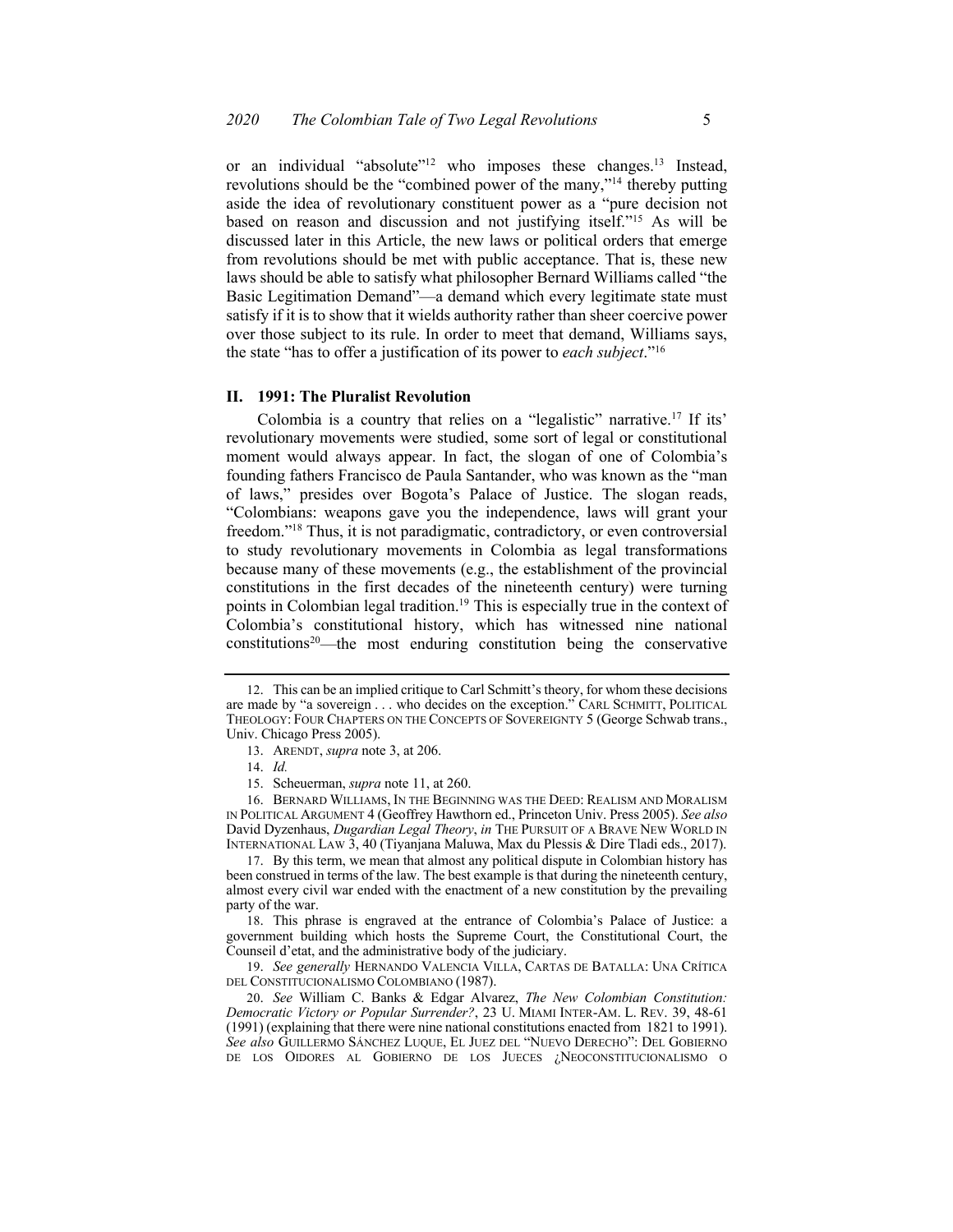Constitution of 1886.<sup>21</sup> But Colombia's constitutional history also suffered from political exclusion because only two political parties dominated the political arena: liberals and conservatives. And the National Front—an agreement which ended a civil conflict that arose in Colombia during the second half of the twentieth century—amplified this sense of exclusion by dividing offices and access to power exclusively between these two political parties.<sup>22</sup>

 As a result of this political paradigm, and following the example of other Latin-American countries, some revolutionary armed groups arose in the 1960s demanding access to power and redistribution of land—things that many prior legal and constitutional changes promised but failed to deliver.<sup>23</sup> Consequently, the political and social climate in Colombia during the last decades of the twentieth century was one of social turmoil, violence, terrorism, and public distrust.<sup>24</sup> Political leaders were murdered and presidential powers were abused resulting in a semi-permanent "State of Siege" that the 1886 Constitution permitted.<sup>25</sup> During these turbulent times, a group of students named "*Frente Unido Estudiantil de Colombia*" (United Students' Front of Colombia) began and led a peaceful revolution to bring about social and legal change.<sup>26</sup> These students were convinced that changing the legal structure of Colombia was the best way to bring social reforms to a country dominated by fear, drugs, and terrorism. Their objective was simple but challenging: The constitution needed to be changed—not just modified, but totally replaced—to address the social turmoil, to confront the nation's real problems, and to reinstate hope among the citizenry. Merely amending the constitution would not work because constitutional amendments in Colombia require congressional support and, at that time, Congress was heavily influenced by the executive powers of the country and by antiquated political [structures.27](https://structures.27)

 Through their movement, the United Students' Front of Colombia sought to introduce an additional ballot in the 1990 congressional elections. The new ballot would allow Colombians to express their desire to replace the

 NEOCOLONIALISMO? 35 (Fabricio Mantilla & Hernando Herrera eds., 2017).

 21. That constitution itself underwent some "revolutionary changes." The most prominent one being the limitation of private property in 1936. That limitation led to private property no longer being considered a "sacred, individual" right, but rather an "individual" right that was limited by a "social function." *See generally* VALENCIA VILLA, *supra* note 19.

 22. *See generally* DAVID BUSHNELL, THE MAKING OF MODERN COLOMBIA: A NATION IN SPITE OF ITSELF (Univ. California Press 1993).

 23. *See generally id.* 

<sup>24.</sup> WILLIAMS, *supra* note 16, at 4–9.

 25. *See* Manuel José Cepeda-Espinosa, *Judicial Activism in a Violent Context: The Origin, Role, and Impact of the Colombian Constitutional Court*, 3 WASH. U. GLOBAL STUD. L. REV. 529, 631 (2004).

 26. Óscar Alejandro Quintero Ramírez, *Sociología e Historia del Movimiento Estudiantil por la Asamblea Constituyente de 1991*, 7 REVISTA COLOMBIANA DE SOCIOLOGÍA 125 (2002).

 EL DERECHO COMO CONJURO: FETICHISMO LEGAL, VIOLENCIA Y MOVIMIENTOS SOCIALES 27. *See* Cepeda-Espinosa, *supra* note 25, at 672. *See also* JULIETA LEMAITRE RIPOLL, 149 (2009).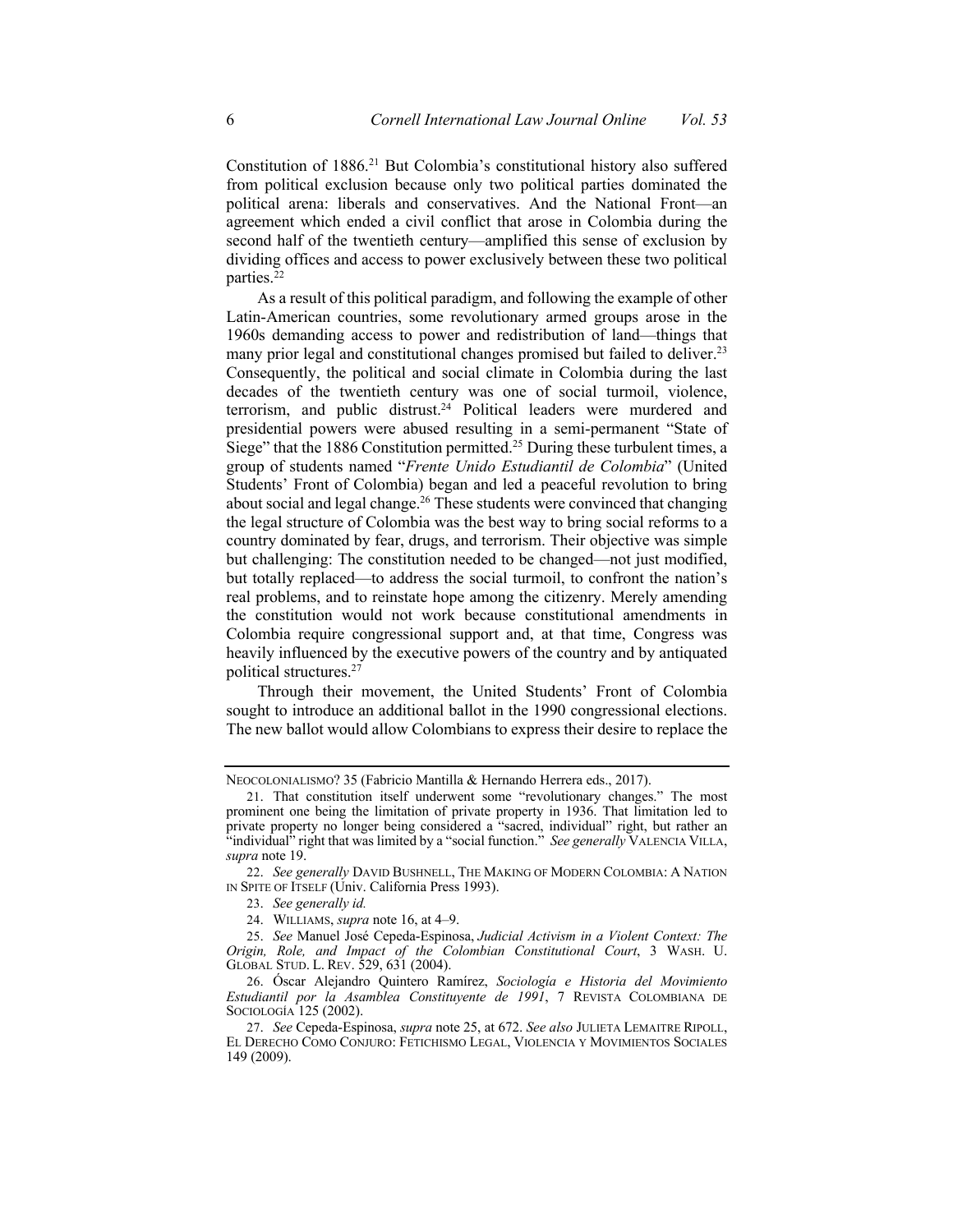[Constitution.28](https://Constitution.28) If the majority of the votes tallied in favor of replacing the Constitution, then the Constitutional Assembly would be summoned to draft a new constitution. For these students, their actions were an exercise of constituent power, and thus not limited by the existing legal order. In other words, their actions were a true revolution that sought to transcend existing legal forms, without firing a single bullet.<sup>29</sup> Unfortunately, however, the institution in charge of counting electoral ballots argued that they had no legal authority to count the additional ballots since the elections were only called to choose members of Congress and, given that the possibility to summon a Constitutional Assembly did not yet exist within the Colombian constitutional legal system, it could not be triggered by this vote. $30$ 

In response, and using the broad powers granted by the State of Siege, 31 then-President Virgilio Barco-Vargas issued Executive Order 927 of 1990 (Order  $927$ )<sup>32</sup> to give said institution the necessary authority to count the additional ballots during the presidential election that was to take place in May of 1990.<sup>33</sup> Order 927 recognized that there was a "popular claim to improve and fortify the legal institutions,"34 which would require going "back to normality and overcome[ing] the recurring situation of the perturbation of the public order."35 But this language simply aimed to justify the exercise of the State of Siege. Additionally, Order 927 explained that the legal institutions could only be fortified through the "broad and active participation of the citizens." This language more closely resembles the sort of "revolutionary talk" previously mentioned and forms part of what we call the element of democratic legitimacy.

 Order 927 further stated that on "[M]arch 11, 1990 a considerable number of citizens, by their own initiative, by the need to solidify the institutions and by means of their constitutional right to vote, and their sovereign autonomy, openly expressed their will for the constitution to be amended" and that many political and social forces have backed their initiative.<sup>36</sup> This language reinforced the idea of people as sovereign.<sup>37</sup> A concept that is often repeated in constitutions and laws, but only paid lip service to by politicians. Nevertheless, as will be shown later in this Article,

34. *Id.* at 9.

<sup>28.</sup> Cepeda-Espinosa, *supra* note 25, at 672.

<sup>29.</sup> *Id.* 

<sup>30.</sup> *Id.* 

 31. *See generally* Mauricio García Villegas & Rodrigo Uprimny, *¿Controlando la Excepcionalidad Permanente en Colombia? Una Defensa Prudente del Control Judicial de los Estados de Excepción*, DOCUMENTOS DE DISCUSIÓN DE "DJS" (2005), [https://www.dejusticia.org/wp-content/uploads/2017/04/fi\\_name\\_recurso\\_198.pdf](https://www.dejusticia.org/wp-content/uploads/2017/04/fi_name_recurso_198.pdf) [\[https://perma.cc/X9A5-W9PC\]](https://perma.cc/X9A5-W9PC).

 32. In the Colombian legal context of that time, a *Decreto-Legistivo* (Legislative- Decree), which is basically an Executive Order issued under the State of Siege, had the status of law.

 33. Corte Suprema de Justicia [C.S.J.] [Supreme Court], Sala. Constitucional, mayo 24, 1990, Pablo J. Caceres Corrales, Expediente 2149 (334-E), Gaceta Judicial [G.J.] (No. 20, p. 11) (Colom.) [hereinafter Expediente 2149].

<sup>35.</sup> *Id.* 

<sup>36.</sup> *Id.* 

<sup>37.</sup> CONSTITUCIÓN POLÍTICA DE COLOMBIA [C.P.] art. 3.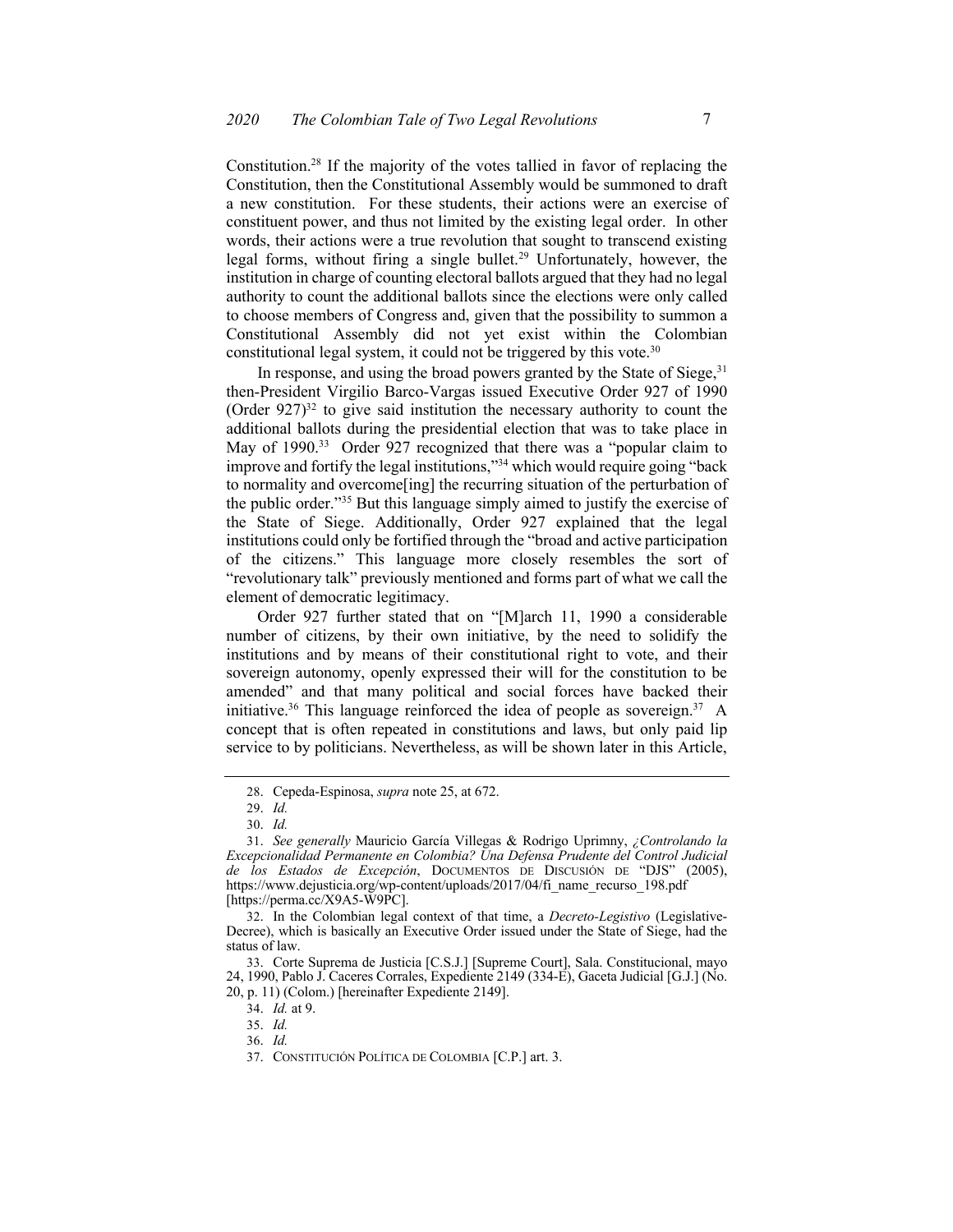the recognition of people as sovereign can sometimes destroy the very institutions which recognize such sovereignty.

 Order 927 also reinforced the constituent power of the people. First, it argued that "new alternatives for political participation"<sup>38</sup> were needed. Therefore, the goal of the 1991 revolution was to achieve a more open political system that would channel value pluralism among Colombian citizens. Second, originally, Order 927 seemed to call for preservation of the existing Constitution, claiming that "frustrating the popular movement in favor of the institutional change would weaken the institutions in charge of achieving peace."39 But upon further inspection, Order 927 added a majoritarian touch to the idea of "the will of people" stating that a secondary consequence to interfering with the revolution would be "a frustration among the population."

 Finally, and keeping in mind that Order 927 was pending judicial review by the Colombian Supreme Court (the Supreme Court), President Barco- Vargas quoted the Schmittean theory of constituent power then-used by the Supreme Court. According to that theory, the government had to allow the public to express themselves in the May 1990 elections since "the constituent nation, not only because of the legal powers it has to act, but also because of the force and the efficacy of its political power, enjoys the highest autonomy to adopt the decisions regarding its fundamental political structure."<sup>40</sup> Accordingly, the people, as sovereign, can transcend the existing rules for constitutional amendments when it is clear that there is a "popular will" to adopt a fundamental political decision. In that case, the popular will was one to replace the existing constitution, outside the legal procedures established for doing so. $41$ 

 When reviewing Order 927, the Colombian Supreme Court acknowledged the existence of a "popular claim in favor of the institutional strengthening" which was a "public and self-evident fact" that had been backed "by the political parties, the media, the students, and the people by means of the '*séptima papeleta*' [additional ballot]."42 The Supreme Court also recognized that the power of judicial review entails a duty to recognize the "social reality" to which the norm under control ought to be applied. In that case, the social reality was the Colombian people aiming to reform their institutional design (by means of a peaceful revolution) to establish a Constitutional Assembly.

One of the most interesting remarks made by the Colombian Supreme

 38. Expediente 2149, *supra* note 33, at 11.

<sup>39.</sup> *Id.* 

<sup>40.</sup> *Id.* 

 41. This is true only in the sense that the Colombian Supreme Court acknowledged— following Schmitt's advice—that "the original unharnessed willfulness which alone made constitutional government a reality can never be extinguished" and "[t]he all-powerful omnipotent subject of every liberal system, the people, continue[] to have a very real existence above and beyond the institutional complex of liberal constitutionalism. The *pouvoir constituant* remains a force to be reckoned with well after the revolution." Scheuerman, *supra* note 11, at 257.

 42. Expediente 2149, *supra* note 33, at 15.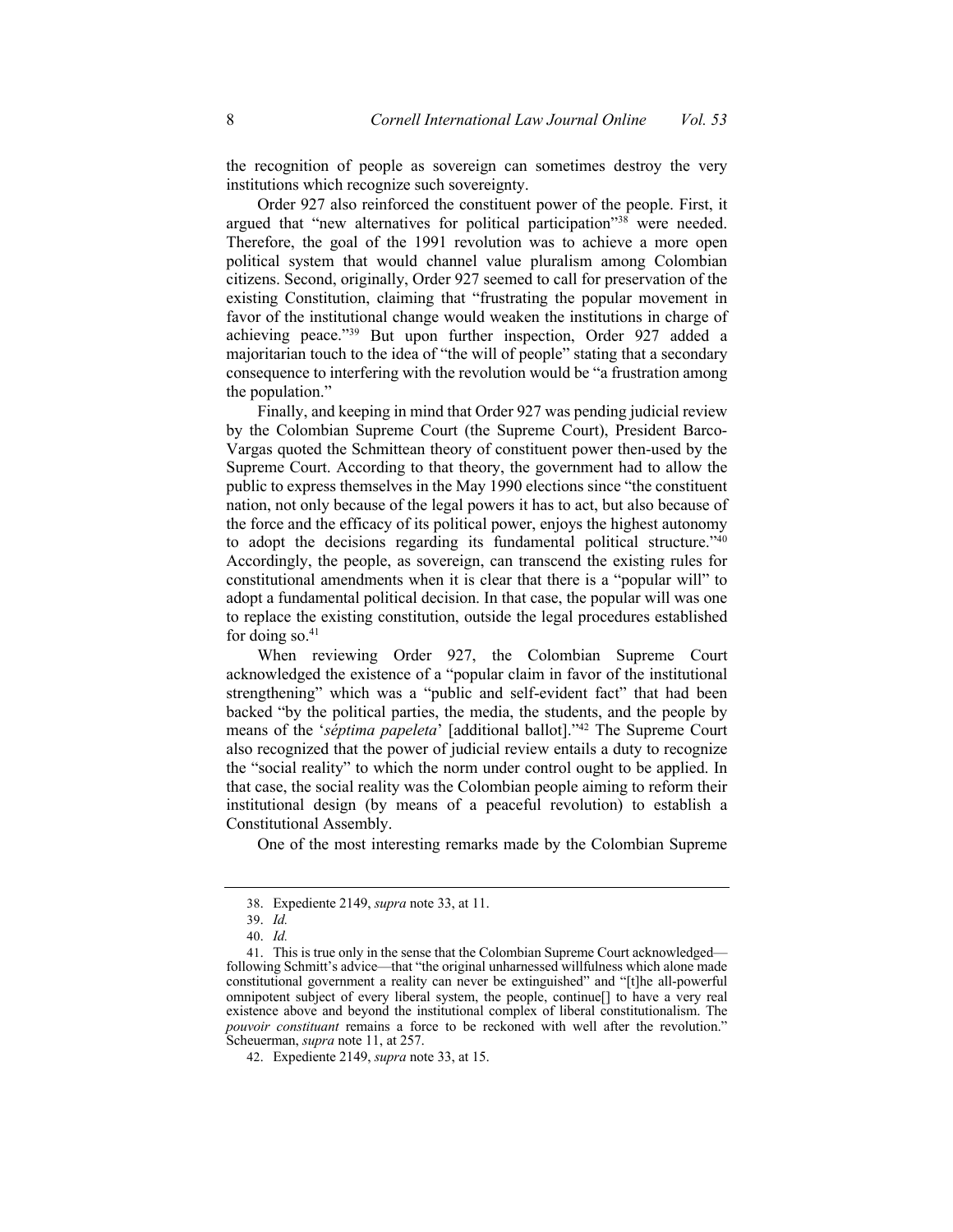Court was that the "armed groups, which ha[d] been reaching agreements with the government, conditioned their reincorporation to civil society to the calling of such [C]onstitutional [A]ssembly."<sup>43</sup> Such argument gave the and hold that counting the additional ballots, and thereby summoning the Constitutional Assembly, was constitutional—even though neither of the two reinforced the idea that this "legal procedure" was a true revolutionary tool, As such, the Supreme Court did not step against the will of the people. For that reason, the Supreme Court acted not as a counter-majoritarian institution, but as an instrument of the sovereignty of the people, stating that "not channeling these demands of the people w[ould], without any doubts, contribute to destabilize[ing] the public and social order."<sup>45</sup> This was one of the most remarkable moments because the court, exercising judicial review, Supreme Court the evidence it needed to open up the democratic procedure processes were contemplated by the 1886 Constitution (the controlling constitution of the time).<sup>44</sup> Furthermore, the Supreme Court's decision one which could unite armed groups and ordinary citizens in a common goal. directly recognized democratic legitimacy as the cornerstone of a highly controversial decision.

 In October of 1990, after the Colombian presidential election was held, and with growing popular support for the additional ballot establishing the Constitutional Assembly, the newly elected President César Gaviria-Trujillo issued Executive Order 1926 (Order 1926) officially convening the Constitutional [Assembly.46](https://Assembly.46) Just like the prior order, Order 1926 was subjected to judicial review by the Supreme Court. Once again, the Supreme Court "constituent power." According to the Supreme Court, constituent power upheld the Constitutional Assembly's summoning under a theory of

 represents the last resort of the moral and political power, capable even at the darkest time, to set the historical course of the State, appearing as such with all its essence and creative vitality. As such, it is capable of opening channels of expression which have been obstructed, or even creating those that have been denied, at the end, it is capable of turning into a success what has been considered— for many reasons—an incompetent system, due to its loss of vitality and [acceptance.](https://acceptance.47)<sup>47</sup>

 Perhaps what is even more interesting about the Supreme Court's decision is that the judiciary, when exercising judicial review, did not portray citizens as "hobbesian predators" in need of strong constitutional barriers, but

<sup>43</sup>*. Id.* at 16.

<sup>44.</sup> *Id.* 

<sup>45.</sup> *Id.* 

 46. *See* Corte Suprema de Justicia [C.S.J.] [Supreme Court], Sala. Constitucional, octubre 9, 1990, Hernando Gomez Otálora, Fabio Morón Díaz, Expediente 2214 (351-E), Gaceta Judicial [G.J.] (Colom.) [hereinafter Expediente 2214].

 47. *Id.* Schmitt would probably say that the Supreme Court used a problematic theory of constituent power because it did not characterize constituent power as a result of "an organic cultural, linguistic or racial community." Scheuerman, *supra* note 11, at 259. However, in this sense, the Supreme Court followed Emmanuel Sieyès' view of constituent power in which "[t]here is no emphasis whatsoever on the need for common ethnic roots . . . ." *Id.*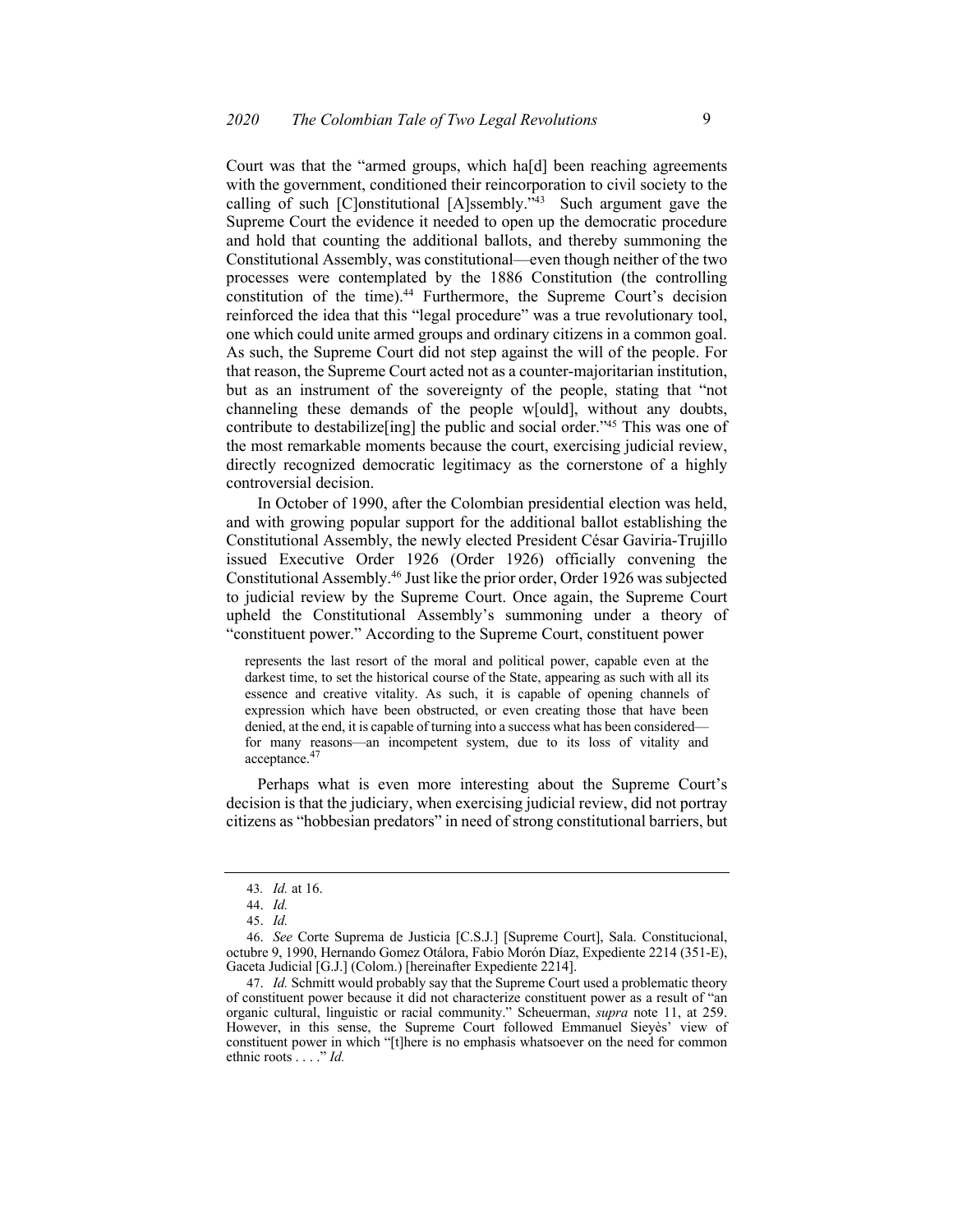rather as rational, democratic [deliberators.](https://deliberators.48) 48 Hence, when the Supreme Court was confronted with the risks inherent in the exercise of constituent power, it stated that

 within the legal and political tradition of [Colombia], dating back to the first days of the independence, there is a set of principles and beliefs which give legitimacy to the democratic system, and that will surely move the citizens to proceed with their highest responsibility, as well as will demand the Constitutional Assembly to interpret the needs and hopes of the Nation . . . to achieve a better project of life, involving convivence, peace, liberty and social [justice.](https://justice.49)<sup>49</sup>

 The Supreme Court itself described this revolution as a "down-to-top" movement in which citizens, students, press, political parties, and the illegally armed revolutionary groups demanded change from high level institutions by calling for the Constitutional Assembly.

 There are some comprehensive studies on the Colombian Constitutional Assembly,<sup>50</sup> but what needs to be highlighted here for the purposes of this Article is that the Constitutional Assembly was comprised of a diverse group of individuals. Indigenous citizens, women, former *guerrilla* members, and laymen were part of the Constitutional Assembly which went on to draft the 1991 Constitution—a constitution committed to direct democracy, to the reinforcement and promotion of representative democracy, and to giving each citizen the benefit of the rights included within said constitution.<sup>51</sup> As President Gaviria-Trujillo stated in his final speech to the Constitutional Assembly, the 1991 Constitution included the weapons that Colombians could use to peacefully fight for their interests.

 [T]he new Constitution is not born out of a few pens but of a great democratic debate in which the whole country was involved: in the plebiscite proposal in 1988, on the streets, when the students promoted the "*septima papeleta*," in the working tables, in the electoral campaign, in the media, and of course within this Assembly. The 1991 Constitution does not belong to anyone. Therefore, it is from all the citizens and for all the citizens—like few constitutions in our history.<sup>52</sup>

 Since its enactment, the 1991 Constitution has been regarded as a beacon of "transformative constitutionalism."53 It introduced a long catalogue of

 52. César Gaviria-Trujillo, President of Colombia, Address to the National Constituent Assembly of Colombia (July 4, 1991) (on file with author).

 48. A two-fold argument can be developed here. First, it can be argued that the Court said Colombians share a common constitutional morality, and that such morality must be considered when amending or replacing the constitution. *See generally* WILFRID J. WALUCHOW, A COMMON LAW THEORY OF JUDICIAL REVIEW: THE LIVING TREE (Cambridge Univ. Press 2006). The second argument follows Sieyès constituent power theory by implying that in exercising the *pouvoir constituent*, the Court must respect certain standards that "justify in the name of reason and fair play its claim to deliberate and vote for the nation without any exception whatsoever" as such "the will of the nation is legitimate only when it acts in accord with the common security, the common liberty, and finally the common welfare." *See* Scheuerman, *supra* note 11, at 260.

 49*. See generally* Expediente 2214, *supra* note 46.

 50. *See generally* LEMAITRE RIPOLL, *supra* note 27; Cepeda-Espinosa, *supra* note 25.

 51. *See generally* LEMAITRE RIPOLL, *supra* note 27; Cepeda-Espinosa, *supra* note 25.

 53. *See* Santiago García-Jaramillo & Camilo Valdivieso-León, *Transforming the Legislative: A Pending Task of Brazilian and Colombian Constitutionalism*, J. CONST. RES., Sept.–Dec. 2018, at 43, 45. *See also* Michaela Hailbronner, *Transformative*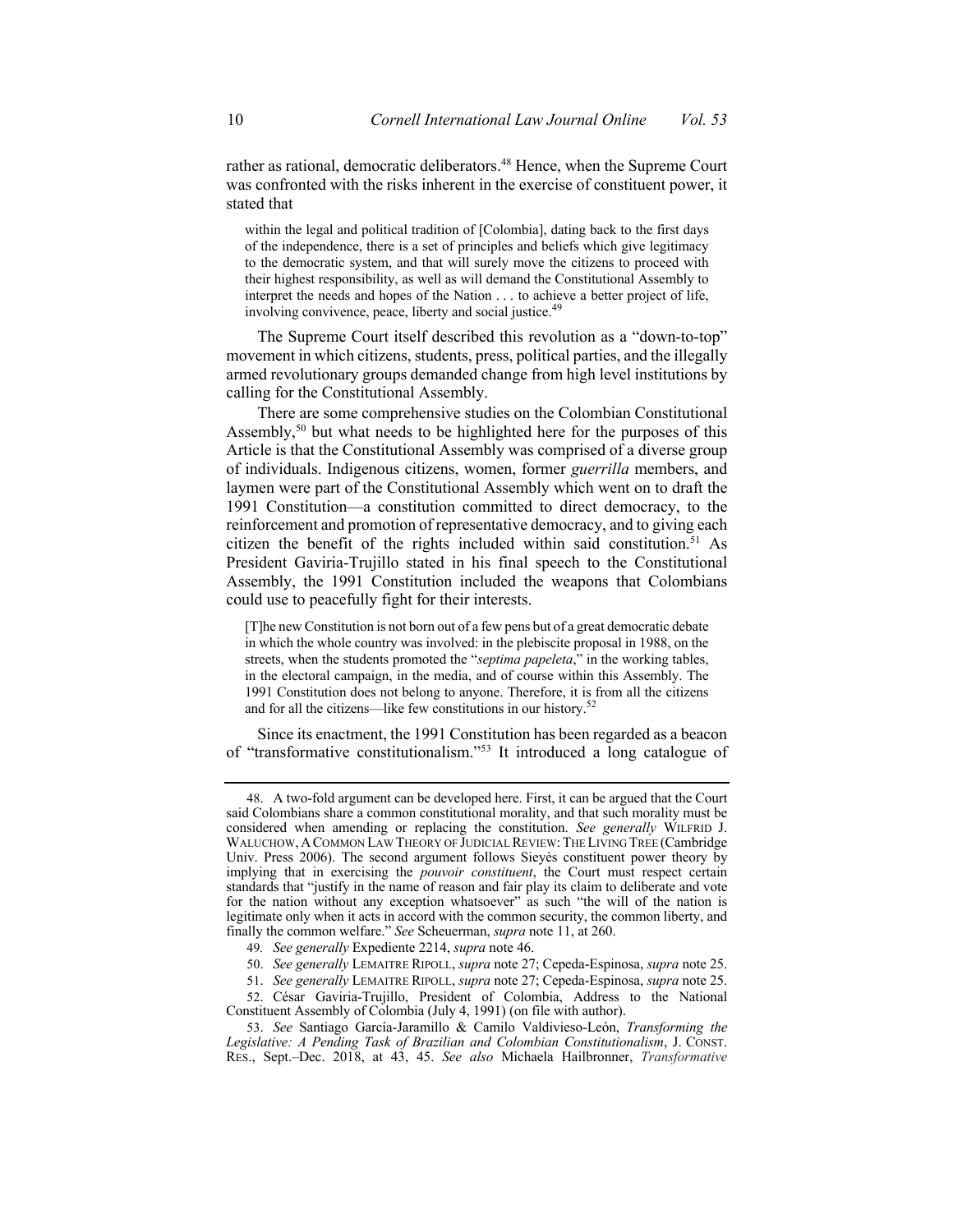individual, social, and economic rights, as well as limitations to the executive power; a broad chapter of mechanisms for the exercise of direct democracy; the reassurance and promotion of pluralist representative democracy; and judicial actions such as the "action of unconstitutionality"<sup>54</sup> (which dates back to 1910), the action of "tutela,"55 the class action, and others. All this gave citizens the power to defend and enforce their constitution.

 Although not all the goals laid out by the 1991 Constitution have been accomplished, the 1991 revolution proves that "down-to-top" processes can achieve, or at least instantiate, the appropriate dialogues for profound social change. Thus, the 1991 Constitution should be regarded as successful insomuch as it recognized value pluralism<sup>56</sup> by not aiming to create a homogeneous assembly nor a homogeneous society. Rather, it created a society that recognizes citizens as agents capable of making decisions about the principles they want to live by and the lives they want to have.<sup>57</sup> Therefore, the 1991 Constitution is the result of a "revolutionary movement" built by various, diverse actors, and founded on common deliberation and mutual pledges. As such, it does not incorporate a single, comprehensive moral theory,<sup>58</sup> but rather allows the co-existence of many of them.<sup>59</sup> At the same time, it anticipated that disagreements would inevitably arise, and included different democratic devices to channel them.

 *Constitutionalism: Not Only in the Global South*, 65 AM. J. COMP. L. 527 (2017) (providing a comprehensive description on transformative constitutionalism).

55. "*Accion de tutela*" is an informal judicial action that any person can file in Colombia before any judge to claim the immediate protection of fundamental constitutional rights. CONSTITUCIÓN POLÍTICA DE COLOMBIA [C.P.] art. 86.

56. *See generally* ISAIAH BERLIN, FOUR ESSAYS ON LIBERTY (1969).

 57. *See generally* JOSEPH RAZ, THE MORALITY OF FREEDOM (Oxford Univ. Press 1986).

 possible to interpret the constitution, to find, by an exercise of reflective equilibrium, a communitarian constitutional morality, which is largely context-dependent. *See generally*  WALUCHOW, *supra* note 48. However, others, such as Andrei Marmor, oppose this  concept. *See generally* Andrei Marmor, *What Is Law and What Counts as Law? The Separation Thesis in Context* (Cornell Legal Stud. Res. Paper No. 17–34, 2017), ations%20of%20merit%20or%20value.] [<https://perma.cc/B5NT-6JG3>]. Nevertheless, it far exceeds the aims of this Article to undertake this debate. 58. Although it should be noted that some authors, like Wilfrid Waluchow, think it is [https://papers.ssrn.com/sol3/papers.cfm?abstract\\_id=3011432#:~:text=Abstract,consider](https://papers.ssrn.com/sol3/papers.cfm?abstract_id=3011432#:~:text=Abstract,consider)

59. As famously stated by Justice Wendell Holmes:

 Some of these laws embody convictions or prejudices which judges are likely to share. Some may not. But a Constitution is not intended to embody a particular economic theory, whether of paternalism and the organic relation of the citizen to the state or of *laissez faire*. It is made for people of fundamentally differing views, and the accident of our finding certain opinions natural and familiar, or novel, and even shocking, ought not to conclude our judgment upon the question whether statutes embodying them conflict with the Constitution of the United States.

 *Lochner v. New York*, 198 U.S. 45, 75–76 (1905) (Holmes, J., dissenting). For a comprehensive analysis on this, see generally LAURENCE H. TRIBE & MICHAEL C. DORF, ON READING THE CONSTITUTION (Harvard Univ. Press 1993); JEREMY WALDRON, LAW AND DISAGREEMENT (Oxford Univ. Press 1999).

 54. This term is also known as an *actio popularis* which gives all citizens the right to claim that a law is unconstitutional before the Constitutional Court. CONSTITUCIÓN POLÍTICA DE COLOMBIA [C.P.] art. 40(6).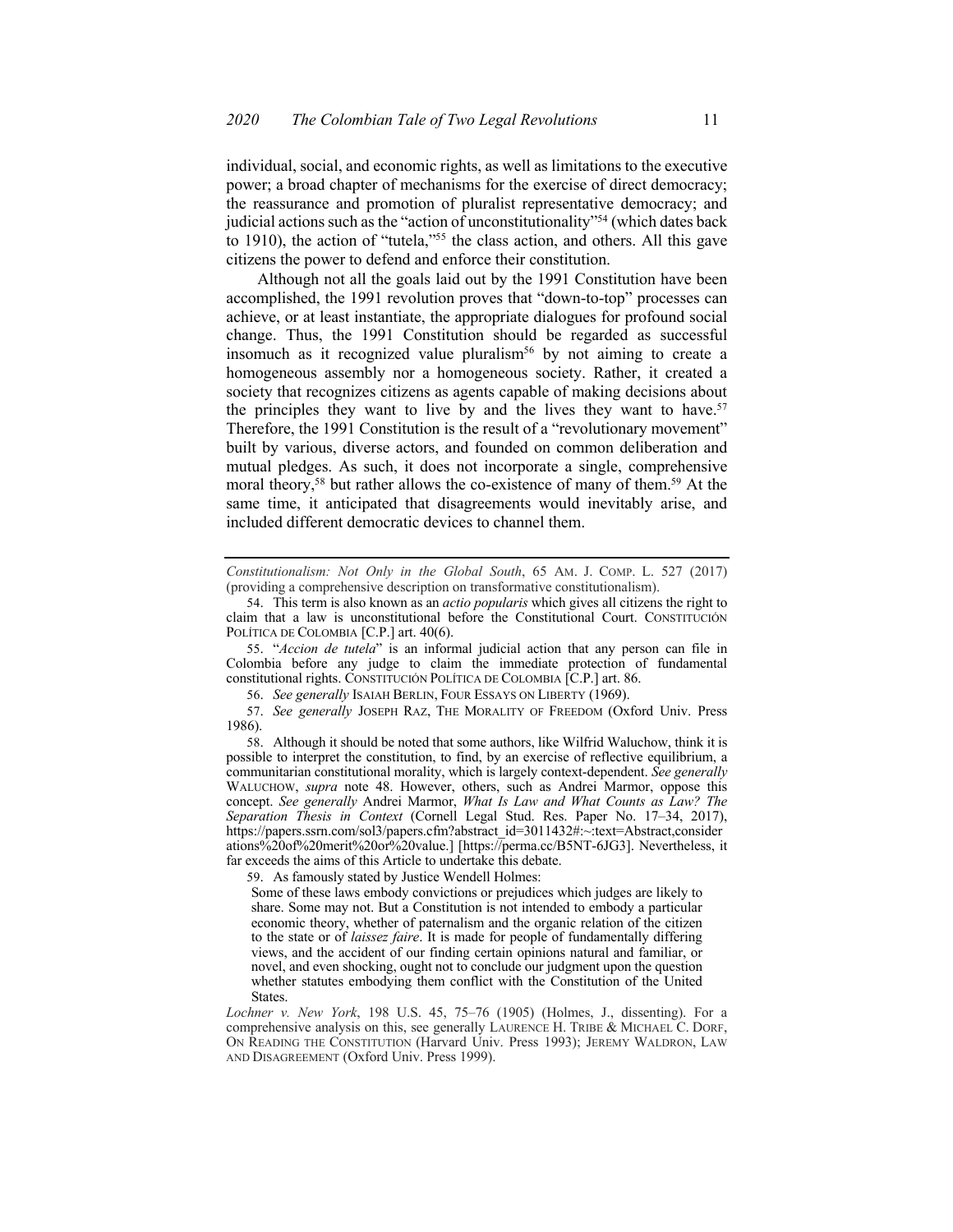Importantly, even though the Supreme Court had the final say, it recognized the importance of democratic legitimacy and reinforced the idea that the final arbiter were the people themselves. Additionally, it showed that the contrary, the judiciary recognized that students and laymen were prominent participants in the "down-to-top" movement that was the 1991 citizens do not need to be feared or depicted as ignorant or selfish agents. To revolution.

 Another element to be highlighted, is that litigation, although relevant to the revolutionary movement was channeled through creative democratic procedures that disobeyed established rules and left the judiciary without much room to disregard the public's will. This proves that peaceful revolutionaries can use allied institutions to leverage their position against the the revolutionary movement, was not the center of the movement. Instead, institutions they wish to displace.

 But the 1991 revolution also shows that although the goal was to institutionalize certain rights, most of those rights only became partially theorized agreements.<sup>60</sup> This is because they were the result of a pluralist debate and pluralism entails strong disagreements. Therefore, some concrete interests protected by the rights and duties sought to be established.<sup>61</sup> Nevertheless, this is not a *weakness* of the 1991 Constitution. Rather, it is a *strength* because these discussions promote democratic deliberation, not only at the representative level, but among all citizens. Moreover, the Constitutional Assembly and the 1991 Constitution fit what Andrei Marmor described when talking about robust constitutionalism: discussions are naturally postponed—especially those concerning the

 [S]ometimes is it simply a bona fide attempt to construct a fair system of government; other times, it resides in the fact that political actors operate under a partial veil of ignorance: those who form the majority today know that they might find themselves in the minority in the future. Political actors would normally have an interest to secure a system of fair play when they cannot be sure in advance what is the role that they might play in that game in the future. And then, once you have a system in play that makes it difficult for the majority to ignore the interests of the minority, the system is likely to maintain its stability, just because it is difficult to change without the minority's consent.<sup>62</sup>

 Additionally, the deliberative processes contemplated by the 1991 Constitution lend themselves to a provocative argument: the 1991 Constitution reinforced rather than undermined democracy because it was the result of a peaceful and democratic revolution that relied on the use of deliberation, mutual pledges, and "down-to-top" processes. In the alternative, it can be argued that the 1991 revolution was a response to the limited and restricted democracy Colombia had at the time, caused by excessive executive power, and that as such, it was not a movement against the excess

 60. *See generally* ANDREI MARMOR, PHILOSOPHY OF LAW (Princeton Univ. Press 2010); Cass R. Sustein, *Incompletely Theorized Agreements Commentary*, 108 HARV. L. REV. 1733 (1994).

 61. *See* ANDREI MARMOR, LAW IN THE AGE OF PLURALISM 215–33 (Oxford Univ. Press 2007).

<sup>62.</sup> *Id.* at 108.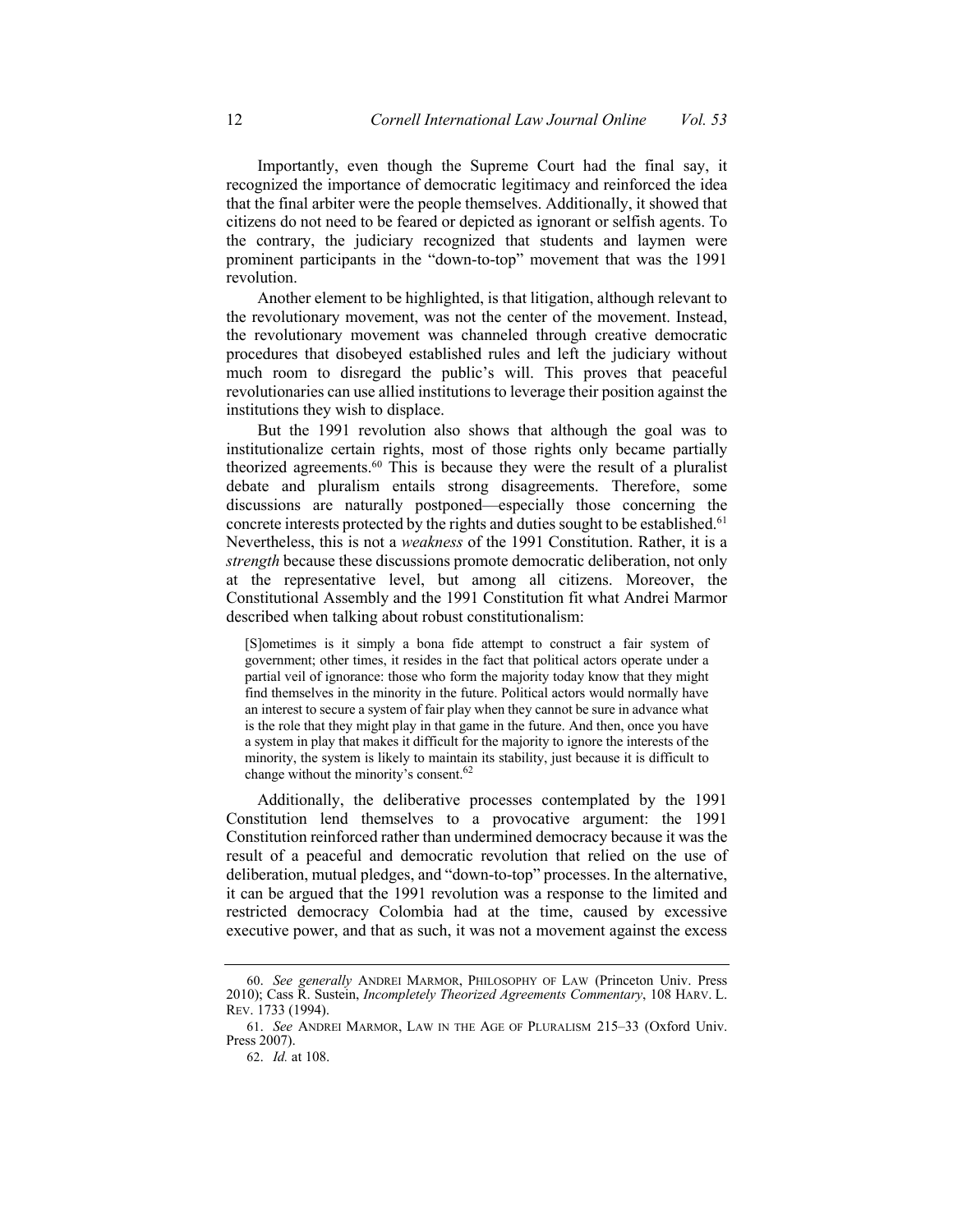of democracy. In all, it cannot be said that the 1991 Constitution wanted to disenfranchise citizens from decisions of rights and principles, nor to limit the power of majority political parties, rather the 1991 Constitution was about empowering citizens.

 Courts faced with situations of social and legal change arising from deliberative and inclusive processes, should be cautious when exercising judicial review so as to not replace the will of the people with the will of the judiciary, or with some *pro status quo* defense embellished with constitutional arguments.<sup>63</sup> Although the 1991 Constitution shows that judicial review can be used as an effective tool for "legal revolutions," it also sheds some light into the strong limitation of what judicial review can actually achieve. Thus, if judicial review is to be successfully exercised amidst a revolutionary moment, it cannot go beyond the will of the people.<sup>64</sup>

### **III. The Plebiscite for Peace and the Constitutional Court: The 2016 Judicial Revolution**

 As previously mentioned, Colombian history is replete with internal conflicts. As early as its independence in 1810, the nation engaged in several civil wars that usually concluded with the enactment of new constitutions, drafted by the prevailing side.<sup>65</sup> In fact, Colombia had the longest civil conflict in the Western Hemisphere. Beginning in the 1950s, the conflict arose when liberals and conservatives, amidst forming a political agreement, excluded certain groups from such agreement—mainly, leftist political parties. These excluded groups formed illegal armed groups to fight what they considered was an illegitimate state. Among these groups was the Revolutionary Armed Forces of Colombia, also known as the FARC. In the beginning, the FARC fought and justified its claims under Marxist ideals, demanding mainly agrarian reforms. But eventually, the FARC, like most of the other Colombian, illegal, armed groups, ended up engaging in drug Several attempts to negotiate failed.<sup>67</sup> This was the case with the peace talks trafficking, murder, terrorism, and systematic human rights violations.<sup>66</sup> of Tlaxcala in 1992, and the peace talks within a large demilitarized portion of Colombia from 1998 to 2002.68

 CONSEQUENCES OF THE NEW CONSTITUTIONALISM (2004); Michael Mandel, *A Brief History of the New Constitutionalism, or "How We Changed Everything So that Everything Would Remain the Same",* 32 ISR. L. REV. 250 (1998). 63. *See generally* RAN HIRSCHL, TOWARDS JURISTOCRACY: THE ORIGINS AND

 64. BARRY FRIEDMAN, THE WILL OF THE PEOPLE 274–77 (2009).

<sup>65.</sup> *See generally* VALENCIA VILLA, *supra* note 19.

<sup>66.</sup> Victor Manuel Moncayo, *Hacia La Verdad de el Conflicto: Insurgencia Guerillera y Orden Social Vigilante*, CHCV 1, 99, 102, 112 (2015), <https://www.corteidh.or.cr/tablas/r33464.pdf> [<https://perma.cc/4FYG-7NSM>].

 67. *See Procesos de Paz Anteriores (FARC-EP Y ELN)*, CIDOB, \_y\_eln [\[https://perma.cc/8CB9-CX5B](https://perma.cc/8CB9-CX5B)]. *See generally* June S. Beittel, *Peace Talks in*  [https://www.cidob.org/publicaciones/documentacion/dossiers/dossier\\_proceso\\_de\\_paz\\_e](https://www.cidob.org/publicaciones/documentacion/dossiers/dossier_proceso_de_paz_e) n colombia/dossier proceso de paz en colombia/procesos de paz anteriores farc ep *Colombia*, FAS (2015), <https://fas.org/sgp/crs/row/R42982.pdf>[\[https://perma.cc/9SCN-](https://perma.cc/9SCN)5JC8].

<sup>68.</sup> Beittel, *supra* note 67, at 3–4.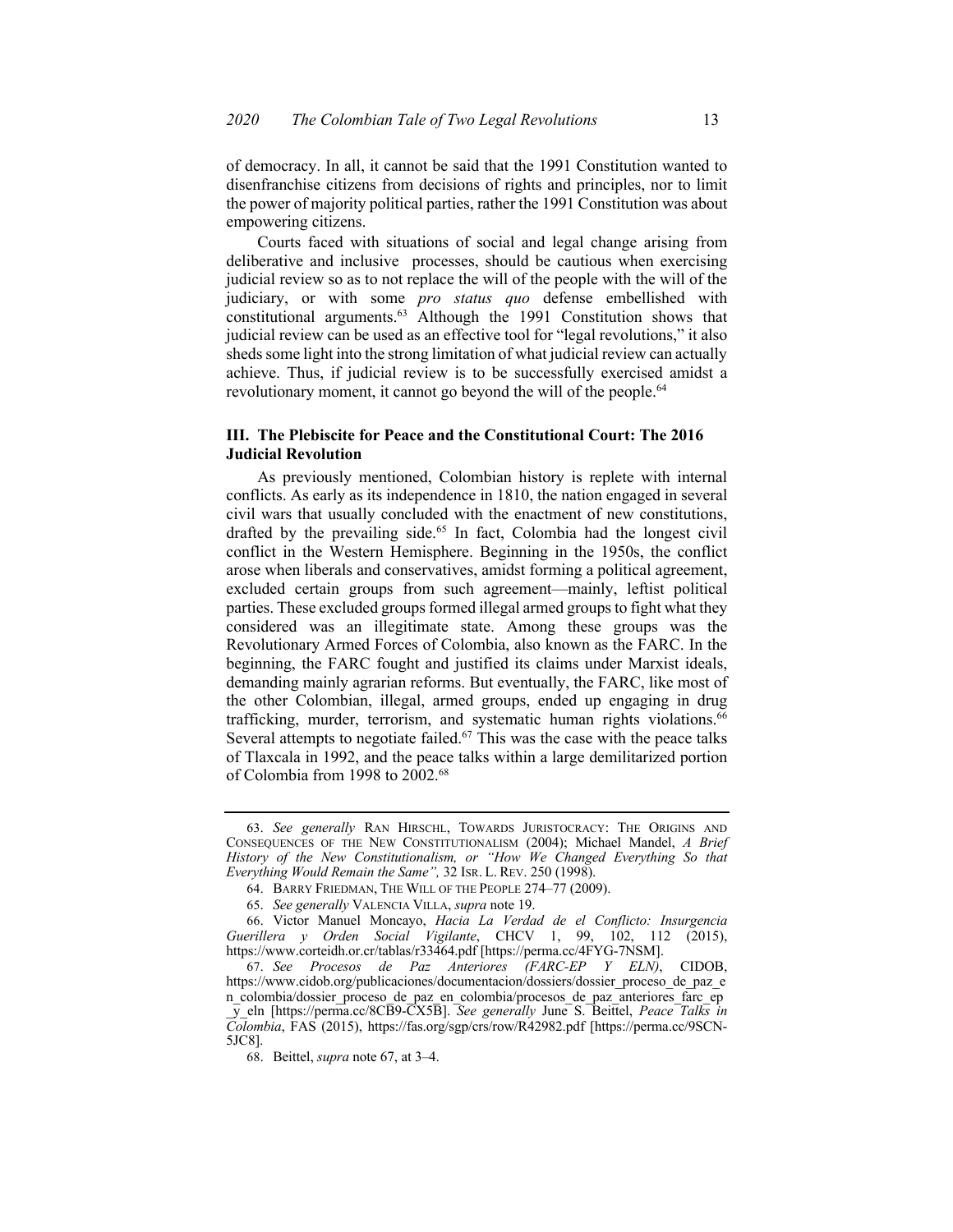from 2002 to 2010, the FARC decided to negotiate with the Colombian government in 2010.<sup>69</sup> After four years of negotiations in Havana, Cuba, the two parties were able to reach an agreement (the "Peace Agreement").<sup>70</sup> Although the Peace Agreement did not aim to replace the 1991 Constitution (the then-controlling constitution in Colombia), it added some transformative numerous amendments. These transformative elements included: (1) public armed conflict, and to secure the return to civil society of the former combatants; (2) the creation of an *ad-hoc* tribunal for the trial of those involved in the armed conflict;<sup>71</sup> (3) alternative, more lenient sanctions for Following a strong military campaign led by the Colombian government elements to the otherwise stable and legitimate constitution—despite its policy measures to improve social welfare in the regions affected by the

 Furthermore, in the particular case of this Peace Agreement, Colombia's House of Representatives and the Inspector General (*el Procurador General*) asked the Constitutional Court to pronounce on the veto, as they considered it entailed constitutional arguments rather than convenience ones. Although the Court (through a questionable exercise of judicial review) rightfully refrained from studying such claim, it did determine that once Congress decided on the veto, the Court would review that decision. That argument by the Court could be framed under the so-called "second-order judicial delay" or "second-order deferral" method described by Rosalind Dixon and Samuel Issacharoff. "Second-order judicial delay . . . is a close ally of the kind of judicial temporizing strategies advocated by Alexander Bickel. Bickel*,* in *The Least Dangerous Branch*, famously argued that courts should use a variety of techniques—or 'passive virtues'—to avoid a direct collision with the political branches." Rosalind Dixon & Samuel Issacharoff,  *Living to Fight Another Day: Judicial Deferral in Defense of Democracy*, 2016 WIS. L. REV. 683, 706 (2016).

 Without focusing on the details of the controversial congressional vote, the bill was, allegedly, approved entirely by the legislative branch, meaning that Congress rejected the presidential veto, and forwarded the decision to the Constitutional Court for its approval. The Court, through Order A-282 of 2019, determined that the second review Gaceta de la Corte Constitucional [G.C.C.] (Colom.) [hereinafter Expediente RPZ-010], [\[https://perma.cc/Z78G-622Y\]](https://perma.cc/Z78G-622Y). This essentially directed the president to sign the bill. Once again, the Court accomplished its objective through the "second-order deferral"—a principle it had first applies in Decision C-551 of 2003, and which is not frequently used. Corte Constitucional [C.C.] [Constitutional Court], julio 9, 2003, Sentencia C-551/03, Gaceta was not necessary, but would become necessary if the bill was modified. Corte Constitucional [C.C.] [Constitutional Court], mayo 29, 2019, Expediente RPZ-010, *available at* <https://www.corteconstitucional.gov.co/relatoria/autos/2019/a282-19.htm> de la Corte Constitucional [G.C.C.] (Colom.), *available at* <https://www.corteconstitucional.gov.co/Relatoria/2003/C-551-03.htm> [\[https://perma.cc/8W5X-RLRP](https://perma.cc/8W5X-RLRP)].

 In Order A-282, Justice Luis Guillermo Guerrero wrote a remarkable dissenting opinion that was divided into two sections. The first section focused on the need to create

 69. *Id.* at 6–7.

 70. *Id.* at 18–20.

 71. One of the most controversial elements of the Peace Agreement was the instauration of the *ad-hoc* tribunal, which has been subject to all sort of criticisms, mainly from the political party that promoted the opposition to the plebiscite and whose presidential candidate, Iván Duque, was elected President for the 2018–2022 term. Notably, President Duque vetoed six of the 159 articles of the Peace Agreement citing inconvenience as his justification. (Under Colombian law, presidents are empowered to veto for unconstitutionality or inconvenience). It must also be noted that under Colombian law, a presidential veto does not hold definitive power on whether a bill becomes law or not because the bill returns to Congress after presidential review, and then Congress must evaluate the alleged inconvenience and make the final decision.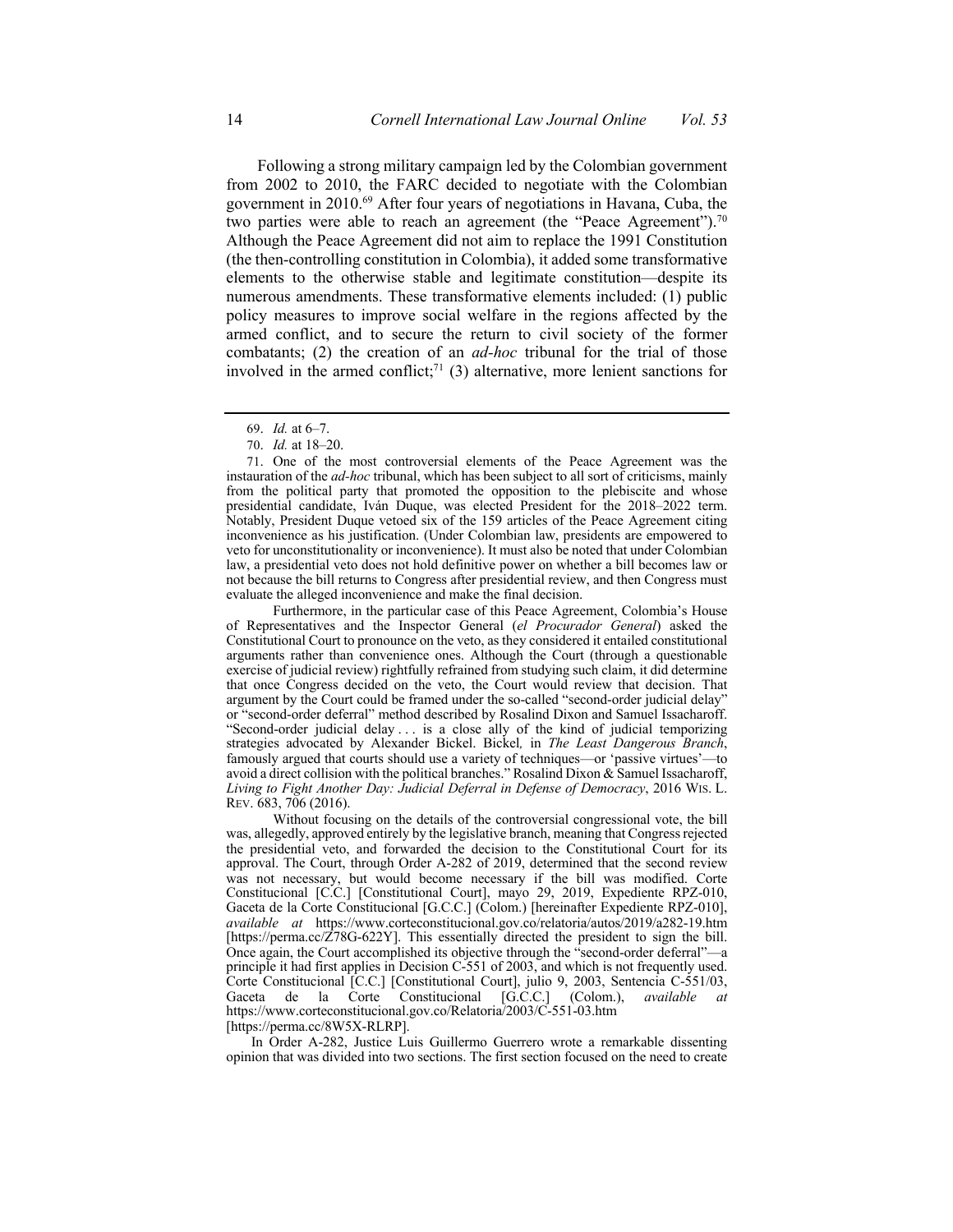former combatants, and the possibility of future political involvement for and mechanisms for securing truth and justice, amongst others elements.<sup>72</sup> These measures were still consistent with the objectives of the 1991 Constitution because they tackled a difficult social question and sought political inclusion in order to achieve a new and more stable polity. these combatants;  $(4)$  reparation measures for the victims of the conflict;  $(5)$ 

 To secure the legitimacy of these measures, the Colombian government, without being required under the Colombian legal order, summoned a plebiscite on October 2, 2016, to decide whether Colombian citizens accepted or rejected the Peace Agreement, and (if accepted) to trigger a fast-track mechanism for the approval of laws and constitutional amendments in order to quickly implement the Peace Agreement.<sup>73</sup> It should be noted that under the fast-track process, congressional implementation of the Peace Agreement—a complex, 280-page document that included decisions on transcendental issues—was left to a "yes or no" vote, forcing citizens to either agree or reject the whole agreement.<sup>74</sup> The Constitutional Court upheld the constitutionality of this plebiscite, but stated that the executive branch would then be obliged to follow the outcome of the plebiscite, whatever it may be.<sup>75</sup>

 *Id.* Thus, according to Justice Guerrero, deliberation is essential in a country living under extreme political polarization.

 Furthermore, the second section of his dissent focused on a technicality regarding the way in which votes were counted and a majority determined. Consequently, for Justice Guerrero, the Court's decision is closer to "decisionism" than to reasoned judicial deliberation. *Id.* 

 72. *See generally ABC del Acuerdo Final*, CARTILLA PEDAGÓGICA (2016), <https://www.cancilleria.gov.co/sites/default/files/cartillaabcdelacuerdofinal2.pdf> [\[https://perma.cc/TY35-JDBH](https://perma.cc/TY35-JDBH)].

 74. *See Pregunta Plebiscito*, REGISTRADURÍA NACIONAL DEL ESTADO CIVIL (2016), <https://www.registraduria.gov.co/Pregunta-3.html>[\[https://perma.cc/PJ9C-52NH](https://perma.cc/PJ9C-52NH)].

 75. Corte Constitucional [C.C.] [Constitutional Court], febrero 18, 2016, Sentencia C-379/16, Gaceta de la Corte Constitucional [G.C.C.] (Colom.), *available at*  <https://www.corteconstitucional.gov.co/relatoria/2016/c-379-16.htm> [\[https://perma.cc/QVB2-B3M4](https://perma.cc/QVB2-B3M4)].

 consensus in the political spheres by means of deliberative spaces in which dialogue is promoted in order to minimize disagreement in constitutional interpretation. As Justice raised by the executive to veto the bill in question. Expediente RPZ-010, *supra* note 71. Guerrero explains, within Congress, there should be a good faith debate on the arguments

 In that scenario, it is not appropriate for Congress to arrogate to itself the prerogative to disqualify the objections of the government, because the Constitution imposes that, having received the project objected due to inconvenience, the second debate be repeated, insisting on its approval with a qualified majority, but prior discussion in good faith on the content of the objections. Thus, in this case, Congress, after considering the objections, as would have happened if the matter had been approached in a constructive spirit, could have insisted on the approval of the original draft, or accepted total or partial modifications. What it could not do was to refuse to re-discuss the contested articles. Since this second debate had not taken place, it is clear that the draft was not insisted on in the objection.

 73. Such fast-track procedures gave the President transitory legislative powers to implement the Peace Agreement, reduced the number of debates for the approval of laws and constitutional amendments, and limited deliberation within Congress. Thus, the democratic credentials given by the plebiscite were seen as a kind of compensation for the democratic and deliberative sacrifices that the fast-track process would entail. L. 01, julio 7, 2016, DIARIO OFICIAL [D.O.] (Colom.).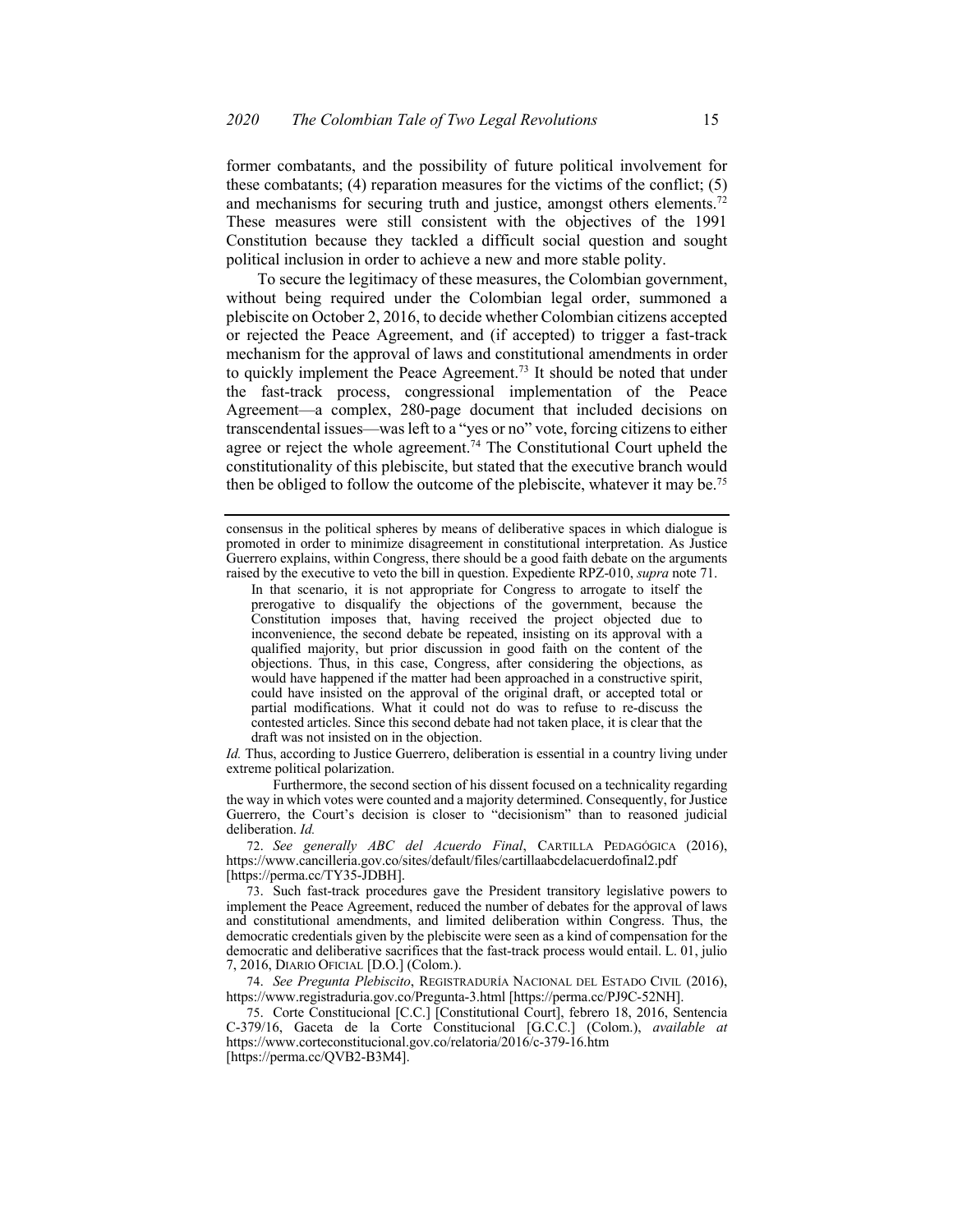Moreover, if the Peace Agreement was rejected, the President would be forced to find an alternative that could achieve the same constitutional value, duty, and right to peace offered by the Peace Agreement.<sup>76</sup> In contrast to the 1991 revolution, this plebiscite was not preceded by a strong social mobilization. Peace talks were held behind closed doors in Cuba and were introduced during a highly polarized political situation as an agreement reached by the Colombia government and the FARC.<sup>77</sup>

 Consequently, the plebiscite was held and the Peace Agreement was rejected by a small margin of the voters.<sup>78</sup> As a result, the political parties government their desired amendments to the agreement.<sup>79</sup> This was unlike the 1991 revolutionary process because the Peace Agreement did not aim to replace the Constitution, but rather to reform it in order to achieve the required social changes proper of a transition after an armed conflict. Thus, seeking to enhance and amend the agreement took place between the main political parties and leaders, and were not open for public deliberation at the citizenry [level.80](https://level.80) opposed to the agreement were summoned to negotiate with the Colombian as opposed to the 1991 process, the discussions following the failed plebiscite

 Notably, citizens were unhappy about this because they were called to decide upon a question of principle, but then, only the powerful few had the final say on the contents of the Peace Agreement.<sup>81</sup> Perhaps, this could have only those at the top (such as elite politicians), but also social movement excluded groups—in order to achieve a level of democratic legitimacy, in which "citizens reconcile themselves and each other to all the laws and been an opportunity to open a pluralist deliberation process—involving not leaders, the media, members of the lower class, and other traditionally

 78. As David Dyzenhaus and Alma Diamond recently stated in a lecture at the Conference of the Colombian Constitutional Jurisdiction, this proves that the constitutional amendments resulting from the Peace Agreement "were formally invalid" as it is "indicated by the fact that they failed to secure the assent of the Colombian people in a plebiscite of 2016, which led the executive to resort to an unprecedented 'fast track' [sic] procedure of Congressional approval following a period of consultation, which was itself subject to constitutional challenge." David Dyzenhaus & Alma Diamond, The Resilient Constitution 15 (Jan. 14, 2019) (unpublished manuscript) (on file with author).

 79. *See generally Propuestas de Renegociación del Acuerdo de Paz*, FIP (2016), <http://www.ideaspaz.org/especiales/posplebiscito/propuestas-renegociacion-acuerdo.pdf> [\[https://perma.cc/6ZC3-57MQ\]](https://perma.cc/6ZC3-57MQ).

 80. *See generally* Sandra Botero, *El Plebiscito y los Desafíos Políticos de Consolidar la Paz Negociada en Colombia*, 37 REVISTA DE CIENCIA POLÍTICA 369 (2017), *available at* <https://scielo.conicyt.cl/pdf/revcipol/v37n2/0718-090X-revcipol-37-02-0369.pdf> [\[https://perma.cc/RL2E-GP54\]](https://perma.cc/RL2E-GP54).

 81. It would be too superficial to assume that all those who voted "no" were represented by the political parties or leaders who sat down with the government to discuss such changes.

<sup>76.</sup> *Id.* 

 77. In part, this was due to the tremendous failure of the 1998–2002 peace negotiations that were held within a demilitarized area of Colombia and opened to the  public. *See generally* Diego Felipe Ariza Arias*, La Zona de Distensión Del Caguán: Análisis de los Actores Económicos, Políticos y Sociales a Partir del Concepto de Estado Fallido*, UNIVERSIDAD COLEGIO MAYOR DE NUESTRA SEÑORA DEL ROSARIO (2014), <https://repository.urosario.edu.co/bitstream/handle/10336/8347/10305603892014.pdf?se> quence=12 [\[https://perma.cc/6NQJ-2XTR\]](https://perma.cc/6NQJ-2XTR).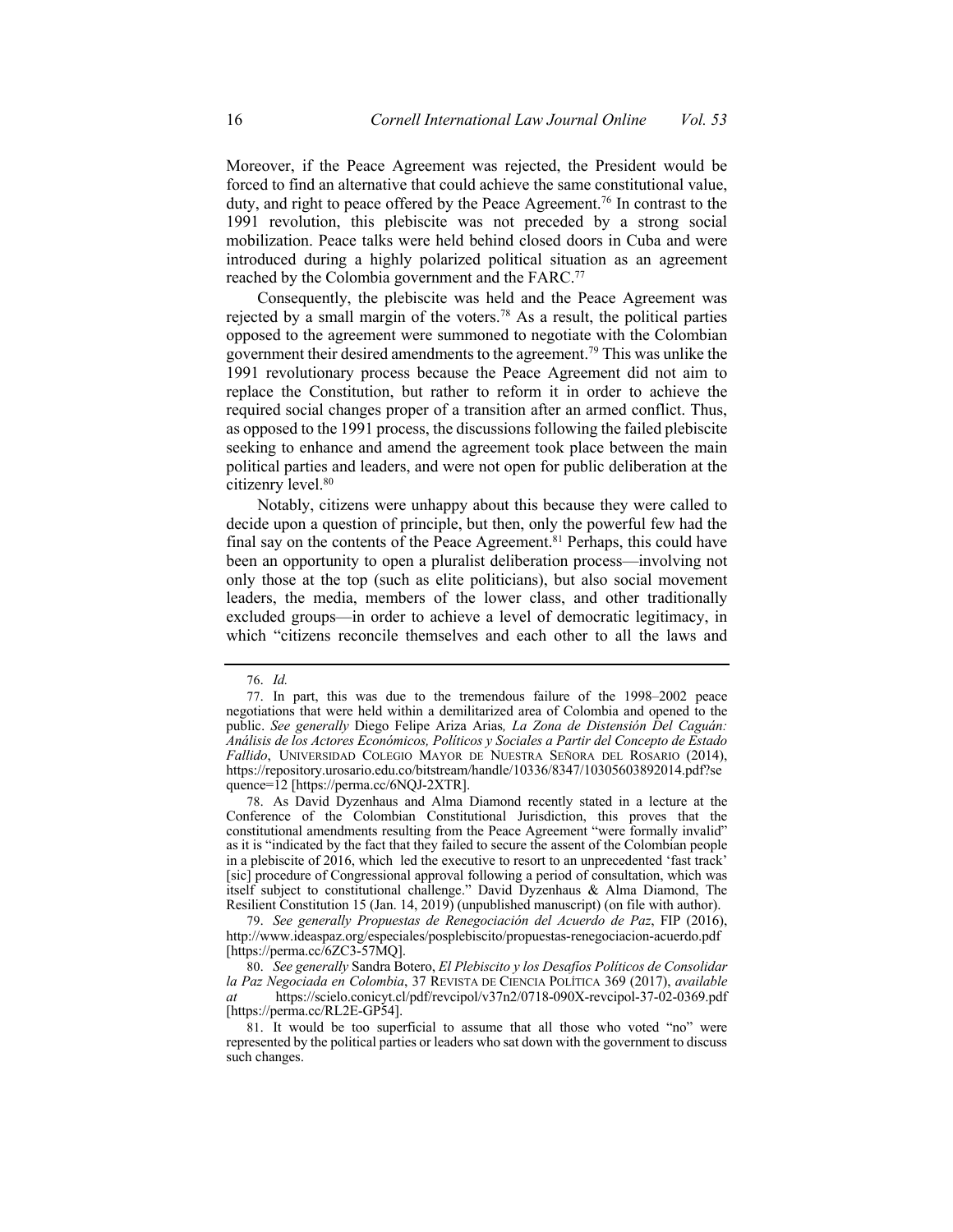policies that are administered and implemented in their name."82 It was a matter of paying attention to the "basic requirements about public discussion and social inclusion."83

 The discussions between the government and the political parties led to a new agreement with the FARC<sup>84</sup> signed on November 24, 2016, which was ratified by the Colombian Congress despite the fact that people from diverse sectors and political standings were requesting a new deliberation process in order to reach democratic agreement. However, the debate on the new deliberation process was judicialized and decided by the Colombian Constitutional Court exemplifying the judicialization of politics.<sup>85</sup> The Court, via a complex legal interpretation of the concept of "popular endorsement," and possibly replacing what the popular vote had evidenced during the president and prevented him from implementing the original Peace Agreement, the president could, as head of the executive branch and under his "duty to reach peace,"<sup>86</sup> implement the new agreement with congressional plebiscite, decided that although the vote of the people constrained the endorsement.

 The Court, through Decision C-699 of 2016 (which is discussed in detail below), argued that the plebiscite was only one step in the process of plebiscite constitutional or legitimate. In doing so, the Court acted deferentially to the executive, which did not enjoy the same popular support it did during the 1991 revolution.<sup>87</sup> One could argue that the Court's decision undermined two essential components of political deliberation: (1) direct democracy (expressed through the plebiscite); and (2) indirect democracy (expressed by congressional approval of the plebescite). achieving the required popular endorsement necessary to declare such

 Here, there is yet another difference with the 1991 revolution: the Colombian Congress was commonly regarded as a weak institution,<sup>88</sup>

 85. *See generally* Camila Llinás Restrepo & Daniel Currea Moncada, *Judicialización de la Política: Control de Constitucionalidad y Principios Democráticos en Conflicto*, U. ESTUDIANTES, July–Dec. 2018, at 1, 11.

 86. It must be noted that pursuant to Article 22 of the Colombian Constitution, peace is both a right and a duty that attaches to each citizen. CONSTITUCIÓN POLÍTICA DE COLOMBIA [C.P.] art. 22. However, "the 'right to peace' is understood as an essentially contested concept; which has no univocal meaning as it involves problematic situations which are recognized in dissimilar ways, generating different definitions, without any of them being necessarily [] correct." Expediente 2149, *supra* note 33.

 87. *See* Julieta Lemaitre Ripoll, *El Movimiento Estudiantil de 1989 y la Séptima Papleta*, TODA LA GENTE, <https://proyectos.banrepcultural.org/asamblea-nacional>constituyente/es/texto-catalogo/movimiento-estudiantil-1989-y-la-septima-papeleta [\[https://perma.cc/NKK8-FZ3B\]](https://perma.cc/NKK8-FZ3B).

 88. *See* García-Jaramillo & Valdivieso-León, *supra* note 53, at 45–48. *See generally*  Santiago García-Jaramillo, *Colombian Constitutionalism: Challenging Judicial* 

 82. Jeremy Waldron, *Control de Constitucionalidad y Legitimidad Política*, 27 DÍKAION 7, 16 (2018).

 *Judicialization of Peace*, 59 HARV. INT'L L.J. 1, 4(2019). 83. Roberto Gargarella, Comment, *Some Reservations Concerning the* 

 84. The opposition argued that it was not a new agreement, but rather, it was the same agreement with only a few minor changes. Notably, at least one major concession was made: the final Peace Agreement was not to be incorporated into the Colombian Constitution as had been previously envisioned.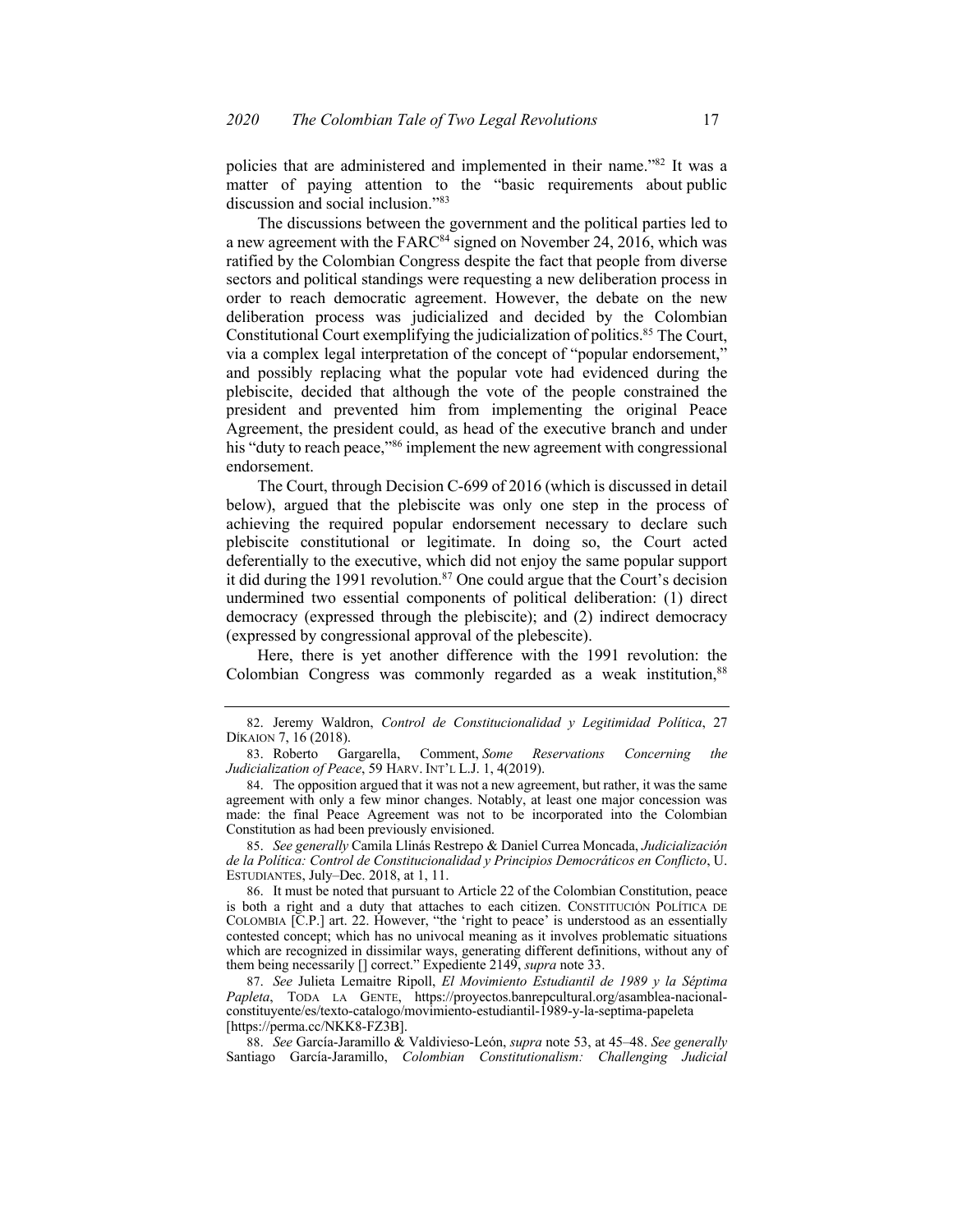although the government controlled the majority of Congress at the time. Understandably, the result was that citizens felt as if they had been excluded from the deliberation and decision-making process. This was not the public sentiment after the 1991 revolution. Moreover, the Constitutional Assembly had a pluralist origin and membership, which promoted compromise, mutual pledges, as well as genuine deliberations and inclusive dialogue.<sup>89</sup> In fact, appealing to Congress was not the only way to open up public deliberations: the 1991 Constitution included mechanisms, such as *cabildos abiertos*, 90 through which citizens could have also participated in the process of amending the Peace Agreement. Thus, the plebiscite itself was probably not even the best "tool" for deliberating the Peace Agreement. In fact, the plebiscite followed Carl Schmitt's idea that people "'can only engage in acts of acclamation, vote, say yes or no to questions' posed to [them] from above."<sup>91</sup> That is, that the public "cannot counsel, deliberate, or discuss. It cannot govern or administer, nor can it posit norms; it can only sanction by its 'yes' the draft norms presented to it. Nor, above all, can it place a question, but only answer by 'yes' or 'no' a question put to it."<sup>92</sup> In contrast with this problematic but straightforward Schmittean view is the 1991 constitutional process that proved Colombian citizens can do better than just a plebiscitary democracy: they can discuss, deliberate, and engage in mutual pledges not only at the level of political elites or legal experts, but also at the laymen level.

 After the revised Peace Agreement was ratified, the question of the peace implementation shifted from a political discussion to a constitutional one due to the review of the laws and constitutional amendments approved by Congress through the fast-track procedure.<sup>93</sup> Although this procedure could only be triggered after the Peace Agreement was "popularly ratified," the Court understood that congressional approval of the new agreement was enough to trigger it. As such, said procedure was upheld by the Court in Decision C-699 of 2016, by a five to four majority.<sup>94</sup>

 It must be emphasized that in the 1991 Constitution, peace was included as a fundamental and constitutional right, and incorporated as both, a principle and a duty.<sup>95</sup> Therefore, the Court's decision was problematic because it not only divided the Court,<sup>96</sup> but also the general public. For some

 *Supremacy Through Pluralism*, 2 INT'L COMP., POL'Y & ETHICS L. REV. 317 (2019).

 89. *See generally* Gargarella, *supra* note 83.

 90. Similar to the town hall meetings in the United States.

<sup>91.</sup> Scheuerman, *supra* note 11, at 312–13.

 92. *Id.* at 257–58.

 93. This is highly problematic because it portrays the Constitutional Court as the final arbiter, which is the sort of decisionism that revolutions want to avoid. For a comprehensive critique of the involvement of courts in revolutionary processes, see generally Scheuerman, *supra* note 11.

 94. Corte Constitucional [C.C.] [Constitutional Court], Sentencia C-699/16, Gaceta de la Corte Constitucional [G.C.C.] (Colom.) [hereinafter Sentencia C-699/16], *available at* <https://www.corteconstitucional.gov.co/relatoria/2016/c-699-16.htm> [\[https://perma.cc/8GLF-E2SC](https://perma.cc/8GLF-E2SC)].

<sup>95.</sup> CONSTITUCIÓN POLÍTICA DE COLOMBIA [C.P.] art. 22.

 96. As previously indicated, this decision was approved by the Court in a five to four vote, with most dissents being only partial. Justice Luis Guillermo Guerrero filed the most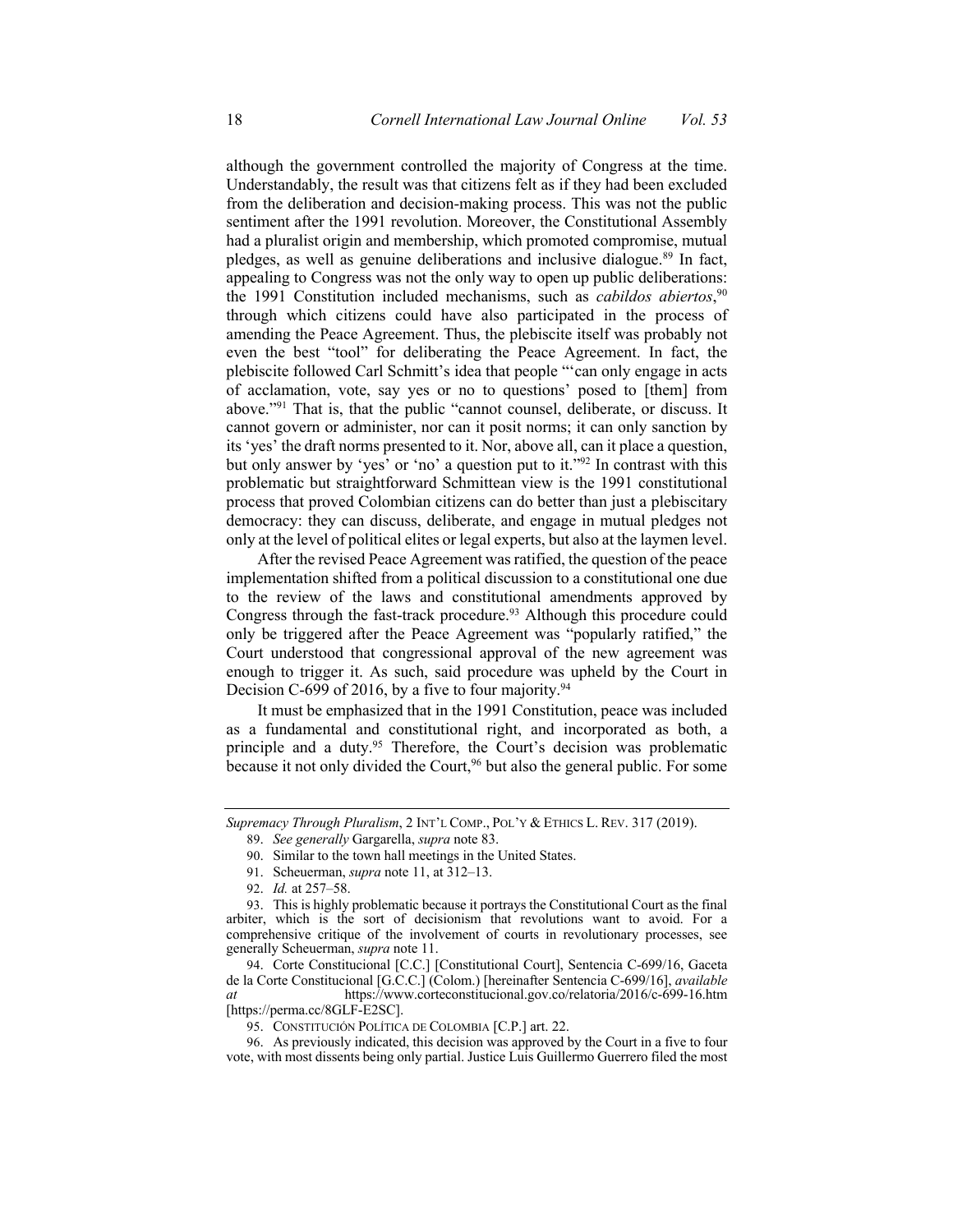citizens, the Court's decision was a discretionary use of the democratic procedures, and a strategic shift from public deliberation processes to processes of congressional approval. Lastly, many also considered the decision a judicialization of politics.<sup>97</sup> This Article focuses on the last argument.

 The Court's majority in Decision C-699 of 2016 focused on the "right to peace," as entrenched in the 1991 Constitution.<sup>98</sup> However, under the interest theory of rights, rights are only intermediary steps between the protected interests and the consequent duties. Thus, rights are highly limited and recognize and respect value pluralism.<sup>100</sup> Conceivably, it would have been demand an open deliberation, especially in divided societies,<sup>99</sup> which

 99. *See generally* JÜRG STEINER, MARIA CLARA JARAMILLO, ROUSILEY C.M. MAIA, & MOMENTS (Cambridge Univ. Press 2017) [hereinafter DELIBERATION ACROSS DEEPLY SIMONA MAMELI, DELIBERATION ACROSS DEEPLY DIVIDED SOCIETIES: TRANSFORMATIVE DIVIDED SOCIETIES].

100. MARMOR, *supra* note 61, at 227.

 comprehensive and profound dissenting opinion. He stated that the plebiscite was chosen as a popular participation mechanism, through which the public could either endorse or reject the Peace Agreement. For Justice Guerrero, the endorsement of the Peace Agreement by the general public was a *sine qua non* condition for the implementation of the agreement and its accompanying procedural elements (e.g., the fast-track process). Therefore, in the absence of such popular endorsement, the agreement should have been deemed unconstitutional. In not doing so, the majority's opinion redefined the uncontested concept of "popular endorsement," choosing the weakest possible definition and partly removing the legitimacy of the special procedure for implementing the Peace Agreement. Thereby transforming popular endorsement into a symbolic accessory element. Sentencia C-699/16, *supra* note 94.

 Justice Guerrero stated that due to the materiality of the negotiation and the Peace Agreement, popular endorsement implied structural reforms which would impact the Constitution or the law. Thus, the President could not unilaterally determine the will of the state. In Justice Guerrero's words, "popular endorsement was not an accessory, discretionary and dispensable requirement, but it constituted a core piece of the peace strategy promoted by the President." *Id.* Additionally, Justice Guerrero wrote:

 Popular endorsement, understood as the direct participation of the citizens, was conceived as the guarantee of the constitutional legitimacy of the special powers therein provided. For this reason, it is not possible to assign to such endorsement the limited scope [the majority] has in the decision, which conceives it as a consultation process to the citizenship, whose results are interpreted, endorsed and developed in good faith by the Congress of the Republic.

 *Id.* Moreover, Justice Guerrero argued that in the event that such popular consultation mechanism failed, the appropriate solution would have been to implement the Peace Agreement through the ordinary legislative procedure which includes debate and deliberation, and concludes with a democratic decision. This procedure is seriously process that led to the 1991 Constitution, Justice Guerrero explained that a "widely participatory process . . . preceded [the 1991 Constitution], the open and plural nature of the [Constitutional] Assembly, and the merits of its dogmatic and organic content, obtained from the beginning, broad citizen support, with normal dissent, but in a growing process of collective adhesion." *Id.*  compromised under the fast-track process. Finally, to support his argument, Justice Guerrero turned to the spirit of the 1991 Constitution. In reference to the "down-to-top"

 Therefore, while this revolution meant to stay within the legal order, it is possible to argue that a violation of the legal order occurred at this stage, but not as a result of popular will, rather as a result of the constitutional interpretation made by the Court.

 97. *See generally, e.g.*, Llinás Restrepo & Currea Moncada, *supra* note 85.

<sup>98.</sup> Sentencia C-699/16, *supra* note 94.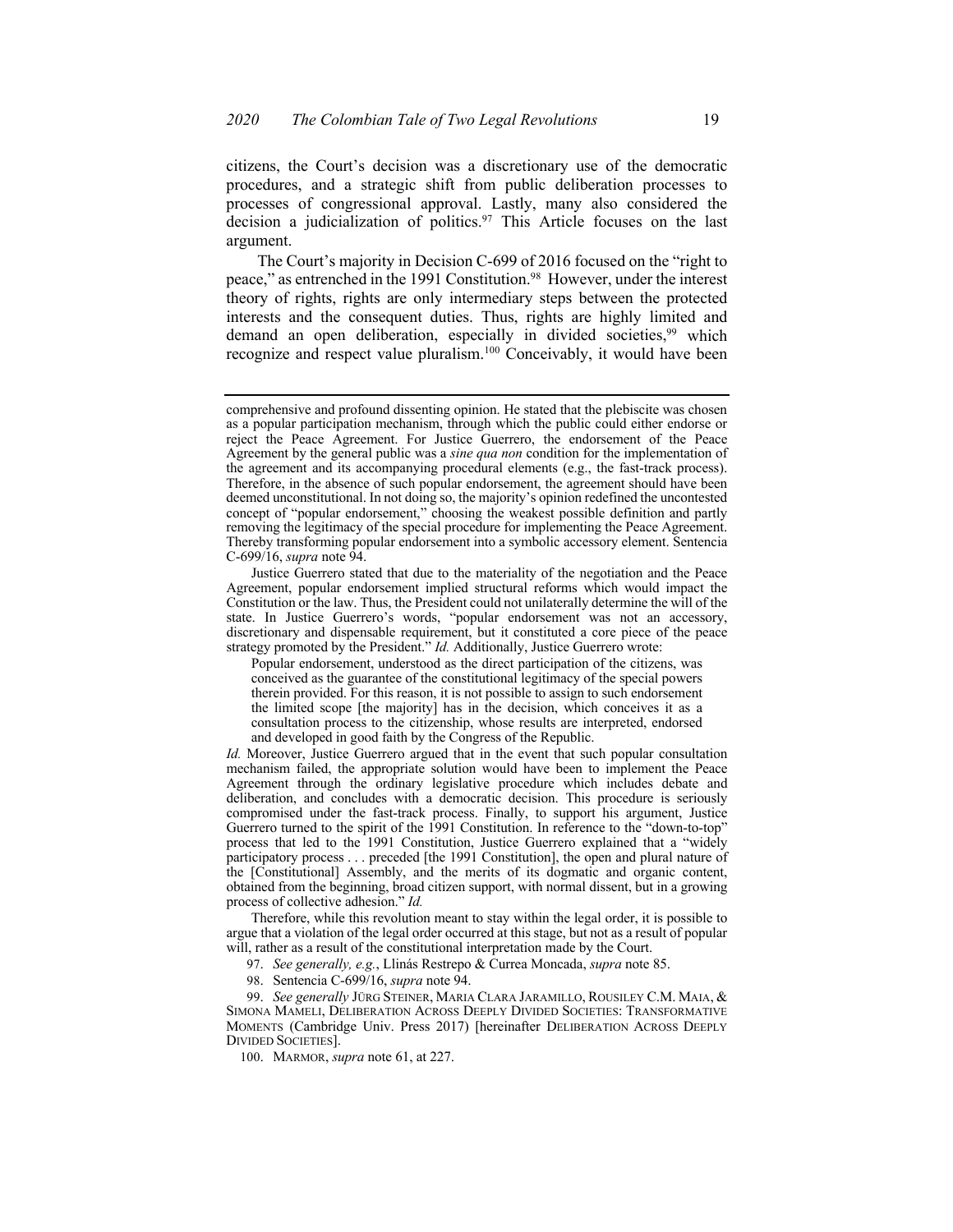better to explore the idea of peace as a collective good (which benefits all who are subject to it), and as a background for the exercise of many other constitutional and moral rights.<sup>101</sup> The ordinary discourse of constitutional rights tends to be skeptical of the content of democratic deliberations and doubtful of the capabilities of the laymen involved in such processes.<sup>102</sup> Depicting peace as a collective good would have fostered a public culture in which people could peacefully coexist, and take pride in the inclusive agreements reached—just as they did in 1991. Further, the peace-building process could have been a "down-to-top" process used to incorporate the Peace Agreement into the basic political culture of Colombian society, thereby achieving a revolution within the legal constraints of the 1991 Constitution. This would have evaded the risk that such an important political is, among the government, former FARC members, and other political entities. In a constitutional system that arose out of a need to create a consociation in which disagreement would be solved by mutual pledges and deliberation, the voices of common citizens should not have been silenced.<sup>103</sup> decision would be regarded as a mere negotiation among political elites—that

 101. Joseph Raz claimed that the individualistic emphasis on the importance of rights can be undermined by the "collective aspect of liberal rights" because there are collective independent of collective goods, nor as essentially opposed to them." RAZ, *supra* note 57, at 255. This Article relies on such depiction. goods which do not benefit anyone unless they benefit everyone, and these rights are in the background of all other rights. As such "rights are not to be understood as inherently

 102. *See* Ronald Dworkin, *The Forum Principle,* 56 N.Y.U. L. REV. 469, 470 (1981). And for an overview of the continental tradition, see LUIGI FERRAJOLI, DERECHOS Y GARANTÍAS: LA LEY DEL MÁS DÉBIL (1999).

 103. In fact, one of the most critical aspects of Decision C-699 is that for some, it failed to comply with one of the requisites that Waluchow demands for "judicial discretionary decision making." Specifically, it failed to comply with the requirement that the judiciary should be "respectful of the duty of civility," which asks

 that judges base their discretionary decisions on reasons that all others could accept as a reasonable basis for decision. As a result, it excludes reasons deeply tied to comprehensive ideologies and doctrines not all of us share and which would be labelled by some as unreasonable. In John Rawls' view, it excludes reliance on religious reasons and reasons stemming from controversial moral and political theories. To be sure, the surviving reasons are not necessarily ones everyone would prefer under ideal conditions of deliberation and choice. Nor are they reasons that every reasonable person in such circumstances would consider particularly strong, or ideally worthy of support but for the fact of reasonable pluralism and the need to come to some sort of mutually acceptable compromise. But they are reasons, as Rawls would have it, that such persons would all judge to be at the very least "not unreasonable." Even those who strongly oppose the cited reasons can at least understand how reasonable persons could affirm them in justifying an exercise of public power in the circumstances of reasonable pluralism and the epistemic condition. In drawing exclusively from such reasons, judges "must cast their constitutional arguments in ways that might appeal to reasonable dissenters . . . a person who is willing to be persuaded by the better argument, assumes that reasonable moral disagreement will characterize difficult constitutional cases, and will conclude that [the act] in question is publicly justified only when the state has produced sufficiently public reasons on its behalf." Public reasons, so construed, are "typically . . . as neutral as possible with respect to the wide range of reasonable conceptions of the good and normative political ideologies that currently exist in the [community]. They should be uncontroversial, which means that an ideal reasonable person could not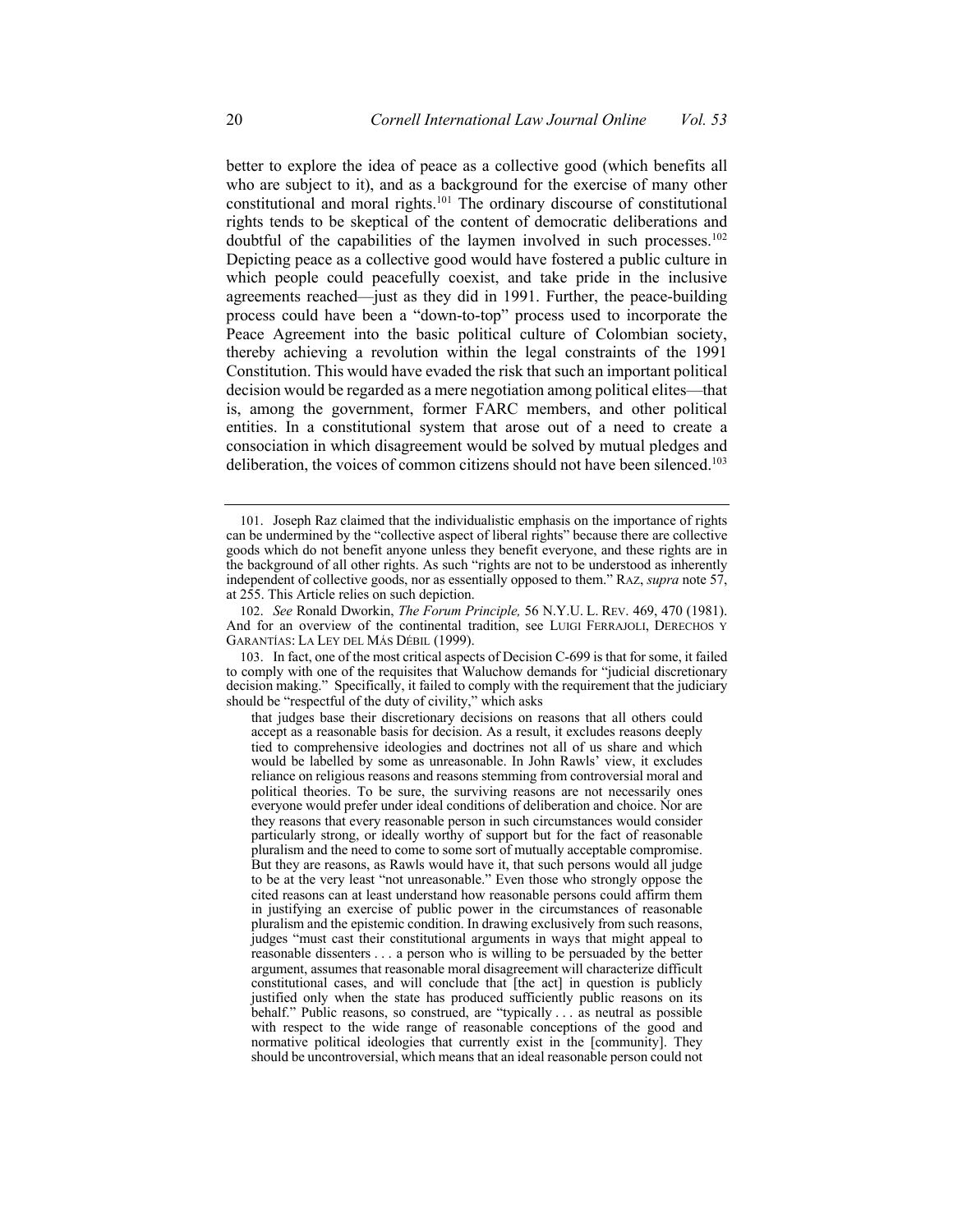This intervention of the Constitutional Court—although permitting the implementation of the revised Peace Agreement—redefined its role as a judicial institution. Arguably, in exercising judicial review over the final Peace Agreement, the Constitutional Court solved a political question under the guise of law because the Court concerned itself with interpreting the wording of laws and constitutional amendments that had been approved by Congress to find answers to the most divisive questions regarding the Peace Agreement.<sup>104</sup> At the same time, however, the Court was speaking as an agent of the people and acting as a mediator in a political dispute. Thus, the Court could not fully endorse the agreement's implementation, but at the same time, it had to remain faithful to the public's argument that the agreements were the concretization of the right to peace. In this way, the Court was caught in a political dispute between a faction of the people and Congress.105

 To better illustrate this paradox, it is important to look at some other examples. For instance, on May 18, 2017, the Constitutional Court, in a five to three decision (Decision C-332 of 2017), declared unconstitutional certain parts of the Legislative Act 01 of 2016—an act which sought to amend the constitution.<sup>106</sup> clauses that demanded executive branch approval of any amendments Congress might seek to make to the bills that dealt with the implementation of the final Peace Agreement. The Court also declared unconstitutional a clause which demanded that Congress approve or reject the bill in its entirety, rather than undertake an article-by-article inquiry before passing on the bill.<sup>107</sup> The majority of the Court believed that Congress lacked the authority to introduce such provisions because it would be a resignation of its powers to congressional deliberation.<sup>108</sup> The Court grounded this decision in its highly amendments.<sup>109</sup> As Roberto Gargarella argued: Specifically, the Court declared unconstitutional those controversial Schmittean theory of unconstitutional constitutional

 reasonably reject them."

 Wilfrid Waluchow, The Misconceived Quest for the Elusive Right Answer or Dedication to a Process, Not a Result 27–28 (Mar. 25, 2019) (unpublished manuscript) (on file with author).

 104. *See generally* Jeremy Waldron, *Constitutionalism: A Skeptical View*, GEO.L.CTR. 1 (2010), [https://scholarship.law.georgetown.edu/hartlecture/4/](https://scholarship.law.georgetown.edu/hartlecture/4) [\[https://perma.cc/DJH5-](https://perma.cc/DJH5) KGYA].

 105. This might be at odds with the idea of the predictability of law. It seems to reinforce Scheuerman's argument in the sense that judicial review can hardly be seen as an antidote to the ills of legal decisionism because courts usually decide in highly creative ways when reading texts which have been written in broad and indeterminate language. *See* Scheuerman, *supra* note 11, at 272.

 106. Corte Constitucional [C.C.] [Constitutional Court], febrero 6, 2017, Sentencia C- 332/17, Gaceta de la Corte Constitucional [G.C.C.] (Colom.) [hereinafter Sentencia C-332/170], *available at* <https://www.corteconstitucional.gov.co/relatoria/2017/C-332>- 17.htm [[https://perma.cc/88RJ-MGZR\]](https://perma.cc/88RJ-MGZR).

<sup>107.</sup> *Id.* 

<sup>108.</sup> *Id.* 

 109. Recently, David Dyzenhaus expressed his doubts on the idea of using the Schmittean Doctrine of unconstitutional constitutional amendments in the transitional justice process of Colombia.

 [The Schmittean Doctrine] relies on an idea, however muted, of a constituent power wielded by judges. Judges who exhibit fidelity to law do not work in the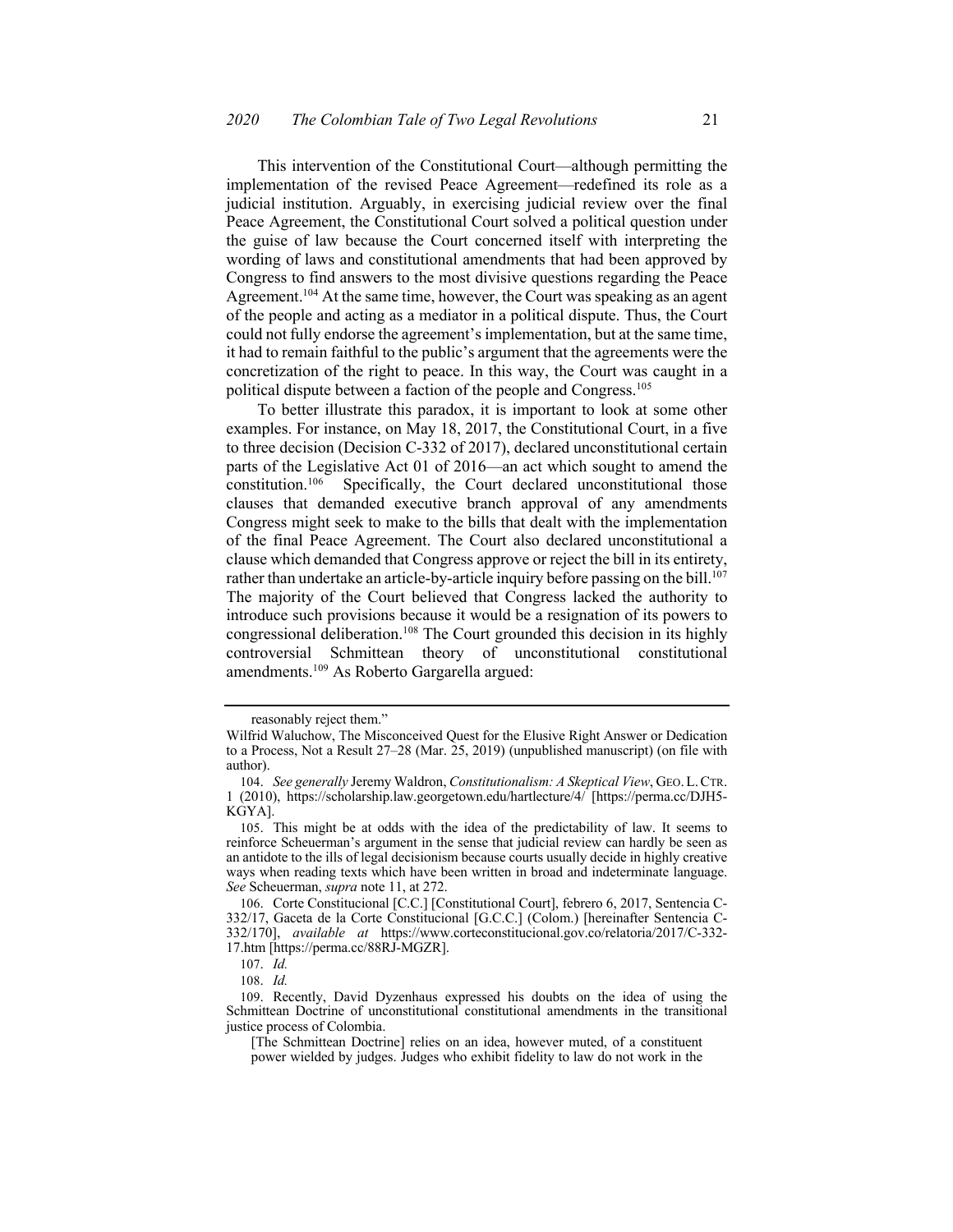From a democratic perspective, the Court's strict scrutiny of the "fast-track" law seemed totally justifiable: the government needed to show that it was doing its very best in order to "build democratic legitimacy," but instead showed that it was willing and ready to circumvent the constitutional and procedural requirements of democratic deliberation. The Colombian Constitutional Court reasonably resisted the government's ill-fated initiative, and in that way reaffirmed its commitment to deliberative democracy.<sup>110</sup>

 Therefore, to some extent, the Court recognized the democratic deficit pointed out this deficit in his dissent. But the Court also recognized the majority of the members were on the government's side. With this in mind, the Court implicitly concluded that it was not possible to silence dissenters amidst the actual implementation of the Peace Agreement—at least not at the of the agreement implementation, and Justice Luis Guillermo Guerrero strategic shift of seeking congressional ratification in a Congress where a legislative level.

 The second example is Decision C-674 of 2017 regarding the integral system of truth, justice, reparation, and non-repetition. Broadly speaking, the Court considered that the collective right to peace found its borders with the rights of the victims and the duty to collaborate with authorities in order to ensure the fulfillment of the aforementioned as included in the final Peace Agreement.<sup>111</sup> Therefore, the lenient treatment, benefits, rights, and guarantees assigned to former combatants of the armed conflict were subjected to the verification by competent judicial authorities (e.g., the Special Jurisdiction for Peace) to ensure that these former combatant had complied with the obligations derived from the peace process. The obligations included, but were not limited to: the laying down of weapons, the successful reintegration into civilian life, the obligation to contribute the full truth of their actions during the armed conflict, the guarantee of nonrepetition, and the integral restitution of the victims.<sup>112</sup>

 In that same decision, the Court added that members of the general public who had not participated in the armed conflict could not be *mandatorily* submitted to the Special Jurisdiction for Peace (the only existing *ad hoc* tribunal in Colombia) because to do so would violate their fundamental right to due process. That is, third parties who were not part of

 register of power, no matter how formally powerful their position is in the constitutional order. They work in the register of authority and, moreover, in the register of constitutional or legal authority, which is by definition a constituted authority. As long as they stick to that task, they can do more than maintain the jural community. They can facilitate its expansion by helping to bring within it not only individuals and groups who had been relegated to second class status, but also individuals and groups who had taken up the cause of armed resistance to that relegation.

 Dyzenhaus & Diamond, *supra* note 78, at 54.

 110. Gargarella, *supra* note 83, at 18.

 111. Corte Constitucional [C.C.] [Constitutional Court], noviembre 14, 2017, Sentencia C-674/17, Gaceta de la Corte Constitucional [G.C.C.] (Colom.) [hereinafter Sentencia C-674/170], *available at at* <https://www.corteconstitucional.gov.co/relatoria/2017/C-674-17.htm> [\[https://perma.cc/68F2-ZXNR\]](https://perma.cc/68F2-ZXNR).

<sup>112.</sup> *Id.*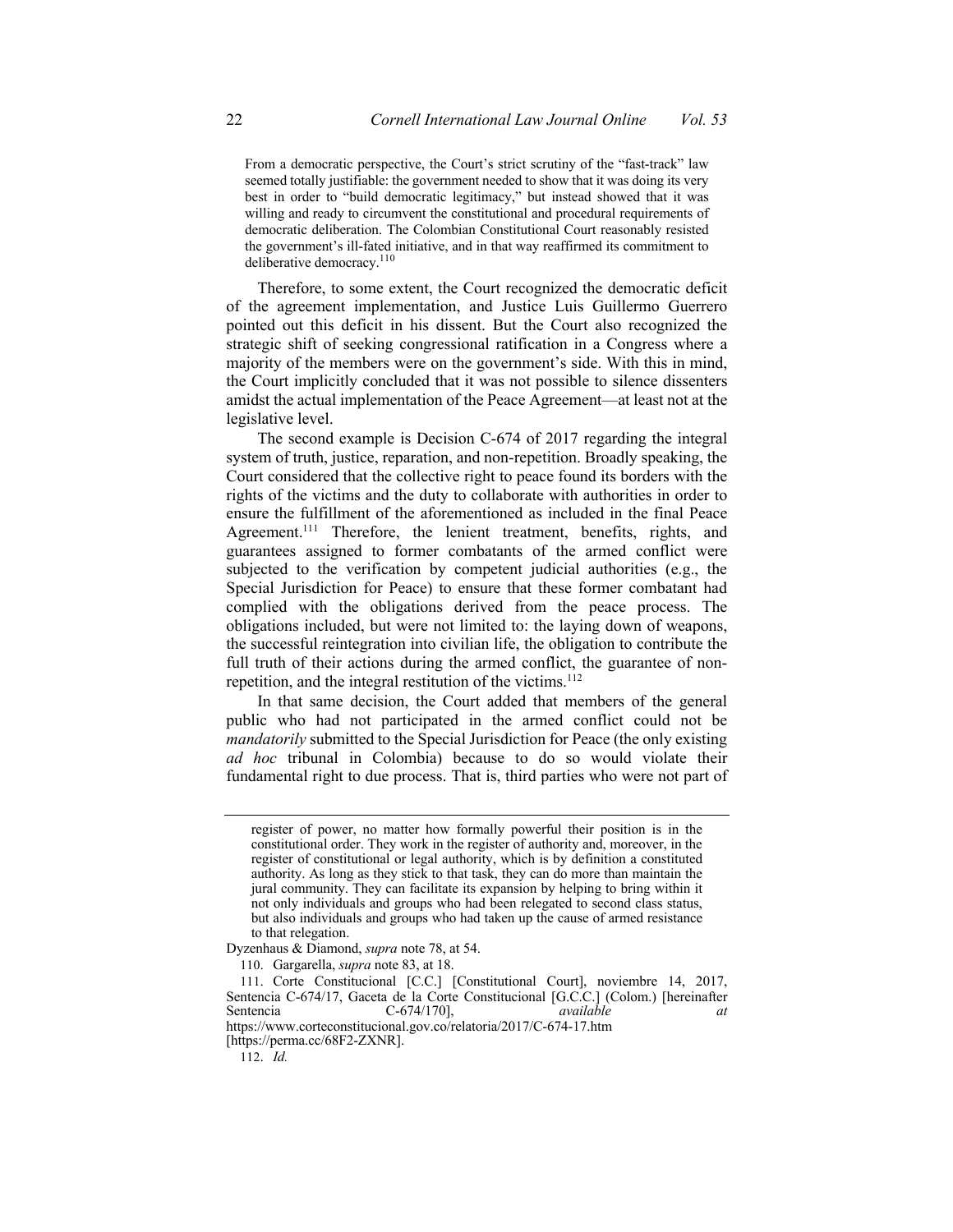the armed conflict had a constitutional right to be judged by ordinary, judiciary institutions—this was known as "the natural judge doctrine."<sup>113</sup> Nevertheless, the Court said that these individuals could choose to *voluntarily*  submit to the jurisdiction of the  $ad$  hoc tribunals.<sup>114</sup> This measure helped secure the legitimacy of the final Peace Agreement within members of the Jurisdiction for Peace was not impartial enough. general public and the private sector, which feared that the Special

 At the same time, however, it should be noted that Decision C-674 of 2017 has been a subject of debate among social organizations and some factions who favored the final Peace Agreement. These factions claim that the Court acted as a defendant of the *status quo*, or as Michael Mandel stated in his critique of judicial review: as an agent of a faction or an elite within society.<sup>115</sup> The Court tried to improve the democratic legitimacy of the final Peace Agreement and its implementation, but some feel that this was at the expense of some of the Peace Agreement's content. Again, this tension demonstrates that such decisions are better taken after bargaining and arriving at a compromise through the deliberative channels of politics, where discussion is open to all those who are affected, and not just to jurists interpreting constitutional clauses.

 political participation and respect for value pluralism. Such revolution would have needed less action from the courts and more civil action from citizens who could see themselves as equals to one another despite ideological disagreements.<sup>116</sup> But this is hard to achieve when, instead of an ongoing dialogue, the conversation is framed by judicial decisions in terms of winners Perhaps a revolution to introduce these agreements to the public would have required a more inclusive and ongoing debate among citizens, with open and losers.<sup>117</sup>

 The judicial revolution of 2016 demonstrates that one should be cautious when thinking of constitutional courts as agents for "down-to-top" J transformative or "revolutionary" processes. We should not be surprised when authors like Ran Hirschl<sup>118</sup> and Mandel claim that courts can be part of

<sup>113.</sup> *Id.* 

<sup>114.</sup> *Id.* 

 115. *See* Mandel, *supra* note 63, at 250.

 116. *See* DELIBERATION ACROSS DEEPLY DIVIDED SOCIETIES, *supra* note 99, at 86.

 117. In one of his books, Andrei Marmor quotes Bernard Williams for the following proposition:

 When the court decides a constitutional issue, it decides it in a sort of timeless fashion, declaring a timeless moral truth, as it were; such a message conveys to the losing party that it has got its profound moral principles wrong. As opposed to this, a democratic decision does not convey such a message; it tells the losing party not more than that it simply lost this time, and may win at another. It does not necessarily convey the message that the loser is morally wrong, or at odds with the basic moral values cherished by the rest of the community.

 MARMOR, *supra* 9, at 154. *See also* WILLIAMS, *supra* 16, at 126.

 118. *See generally* Ran Hirschl, *Looking Sideways, Looking Backwards, Looking Forwards: Judicial Review vs. Democracy in Comparative Perspective*, 34 U. RICH. L. REV. 415 (2000); Ran Hirschl, *The New Constitutionalism and the Judicialization of Pure Politics Worldwide*, 75 FORDHAM L. REV. 721 (2006); Ran Hirschl, *The Political Origins of the New Constitutionalism*, 11 IND. J. GLOBAL LEGAL STUD. 74 (2004).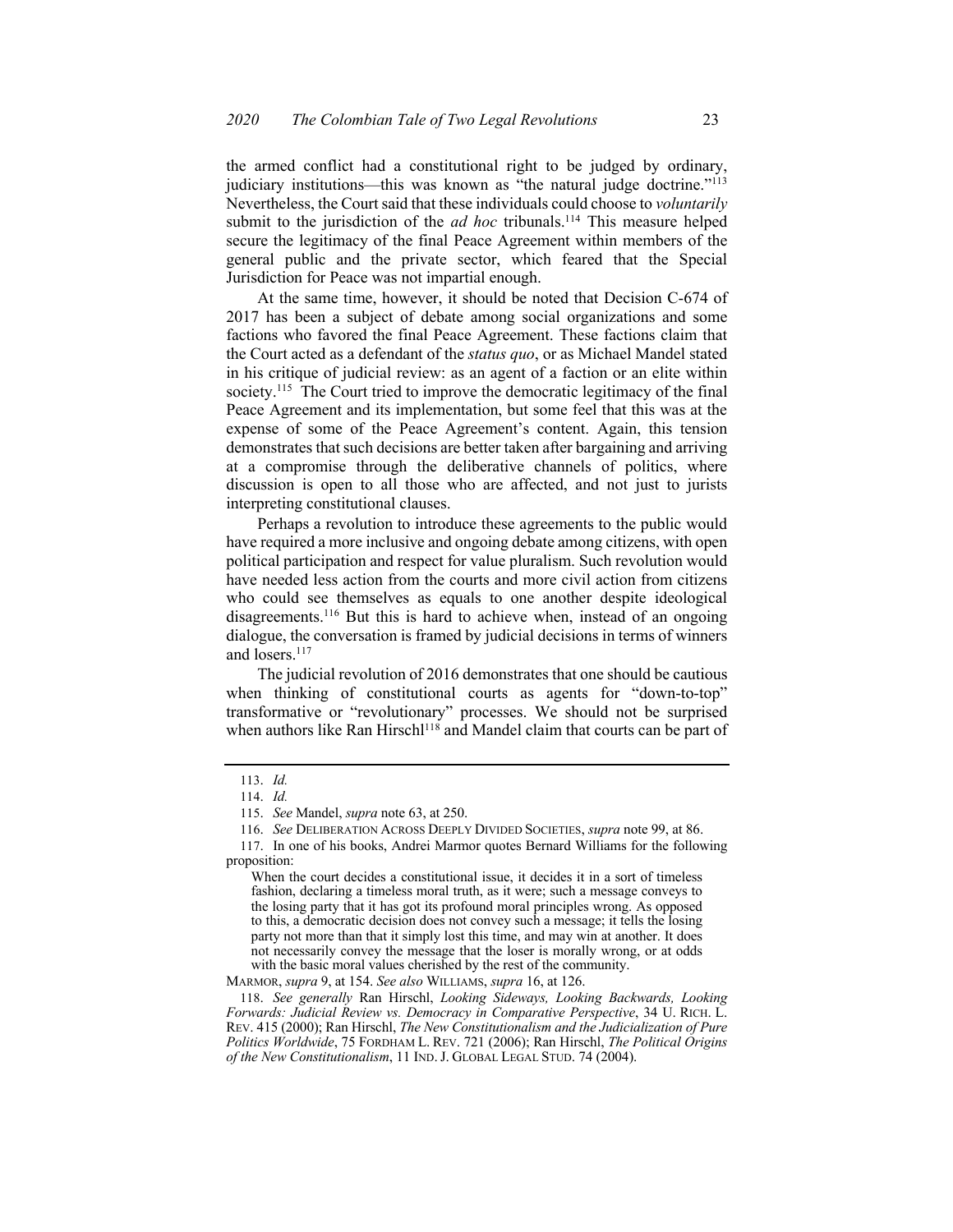that courts can deliver good results in defending liberties and individual rights, but they might not be "particularly apt at dealing with issues determination of which depends on the way different alternatives affect whole communities over long periods."<sup>121</sup> Perhaps those changes are better, even if harder, fought in the political arena, with strong deliberations and with trust on the capabilities of ordinary citizens to engage in insightful dialogue and mutual pledges, as the 1991 revolutions illustrated.<sup>122</sup> a "hegemonic preservation"<sup>119</sup> or an "antidote against democracy."<sup>120</sup> It is true

#### **Conclusion**

 Comparing the 1991 "pluralist revolution" to the 2016 "judicial revolution," it becomes clear that today's movements aiming to achieve deep, social change should be grounded in strong, social mobilization rather than in the judicialization of politics. Pluralist revolutions do not aim to impose ideals over a defeated side. Rather, they rely on the idea that law and legal change need to be accepted by all citizens, or at least by all affected citizens, in order to be regarded as legitimate. This public acceptance is easier to achieve when the legal changes are a result of common deliberation, compromise, and mutual pledges. However, if the legal change is one imposed from above by an elite group or institution, then the revolution will fail. This is what happened with the 2016 judicial revolution. Courts cannot act as "absolute" entities because their powers derive from the constitution,

*See* HIRSCHL, *supra* note 63, at 12.

121. RAZ, *supra* note 57, at 259.

 119. Ran Hirschl argues:

 [J]udicial empowerment through constitucionalization may provide an efficient institutional solution for influential groups who seek to preserve their hegemony and who, given an erosion in their popular support, may find strategic drawbacks revolution in a polity; rather, it is evidence that the rhetoric of rights and judicial review has been appropriated by threatened elites to bolster their own position in the polity. By keeping popular decision-making mechanisms at the forefront of the formal democratic political process while shifting the power to formulate and bodies, those who possess disproportionate access to, and have a decisive influence upon, such bodies minimize the potential threat to their hegemony. in adhering to majoritarian policy-making processes . . . . The constitutionalization of rights is therefore not often a genuinely progressive promulgate certain policies to semiautonomous professional policy-making

<sup>120.</sup> Mandel, *supra* 63, at 252.

 122. It should be noted that the final Peace Agreement between the Colombian government and the FARC incorporated some public policies—such as investment in agriculture, development projects in traditionally forgotten regions of Colombia, and strengthening of state institutions within those regions—that were needed, even without the agreement, in order to remedy the structural inequalities of Colombia. However, due to the lack of a true consociation around this revolutionary movement, it seems like these policies will, unfortunately, perish as a result of the lack of democratic legitimacy of the final Peace Agreement. Thus, while some of the policies of the agreement will be implemented (e.g., demobilization of FARC combatants, and the establishment of a special jurisdiction) it seems like those policies which aimed to remedy structural inequalities will not become a reality, thereby failing to meet part of the objective of the revolution. This is an example of what Ran Hirschl argued was the "independent impact [of constitutionalization] on ameliorating the socioeconomic status of historically disenfranchised groups [which] is often exaggerated." *See* HIRSCHL, *supra* note 63, at 168.